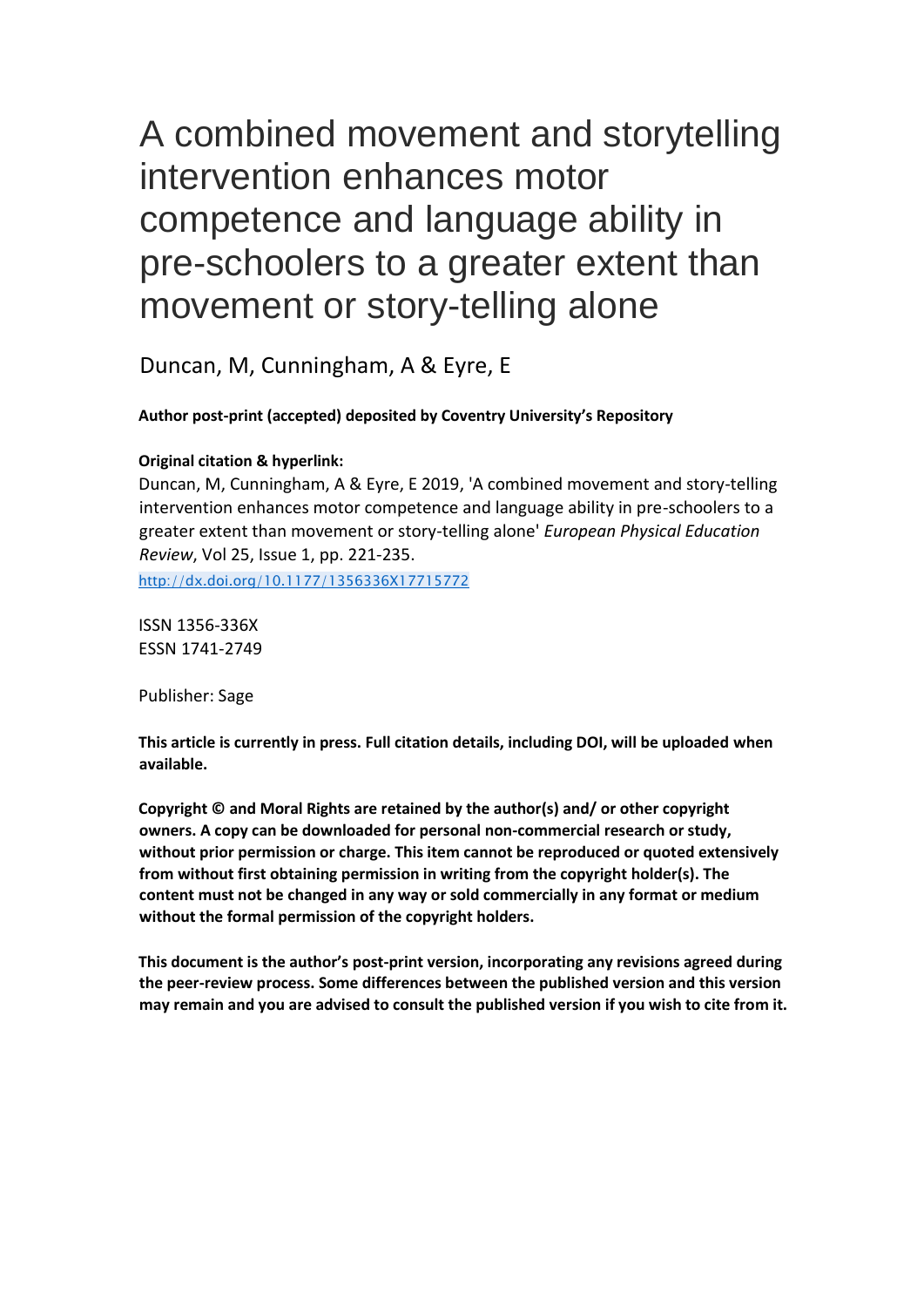**A combined movement and story-telling intervention enhances motor competence and language ability in pre-schoolers to a greater extent than movement or story-telling alone** 

**Michael J. Duncan<sup>1</sup> , Anna Cunningham<sup>2</sup> , Emma L. J. Eyre<sup>1</sup>**

**<sup>1</sup>**School of Life Sciences, Coventry University, UK

**<sup>2</sup>**Psychology, Behaviour and Achievement Research Centre, Coventry University, UK

**Short Title: movement and storytelling intervention** 

Corresponding Author: Michael J Duncan, *School of Life Sciences,* Coventry University, Priory Street, Coventry, UK, CV1 5FB. Tel +44247666813.

Email:michael.duncan@coventry.ac.uk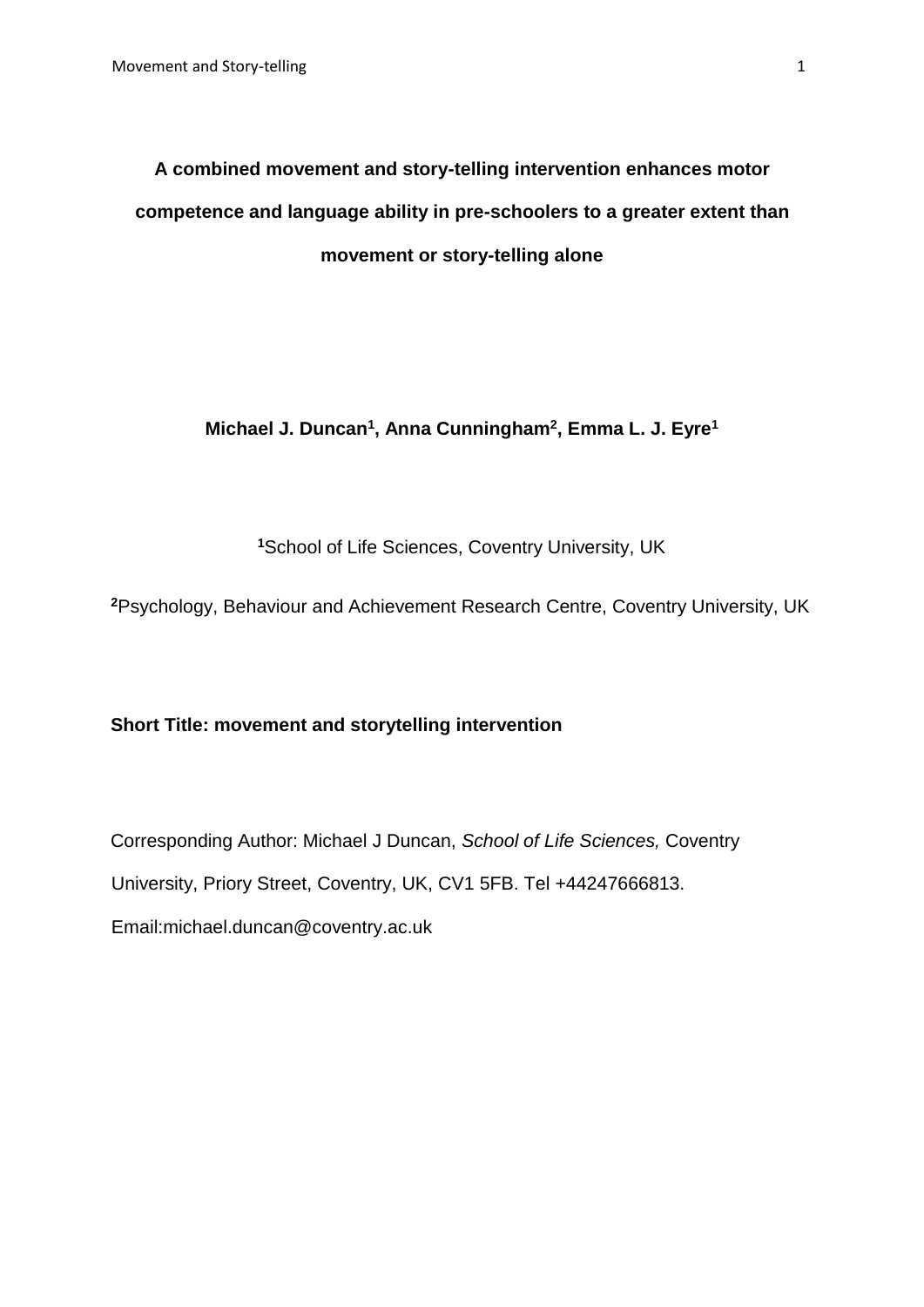#### **Abstract**

This study examined the effect of a six week combined movement and story-telling intervention on motor competence and naming vocabulary in British pre-schoolers. Using a cluster randomised design, three pre-school classes were allocated to one of a combined movement and story-telling intervention  $(n = 22)$ , or a movement only  $(n - 12)$  $= 25$ ) or story-telling only (n = 27) intervention. Motor competence and language ability were assessed pre, post and eight week post intervention. Results from repeated measures ANOVA indicated significantly greater improvement in both motor competence and language ability pre to post intervention for the combined movement and story-telling group compared to the movement only or story-telling only groups. However for the period post intervention to eight weeks post intervention the magnitude of change for motor competence and language ability was significant for all groups and similar in magnitude. The results of this study demonstrate the efficacy of combining movement and story-telling, over movement or story-telling alone, to benefit both motor competence and language ability in preschoolers. Combining both movement and story-telling appears to offer synergistic benefits in relation to physical and communication development which are critical for good development in the early years.

**Keywords:** Motor Development, Physical Literacy, Story-telling, Language, Early Years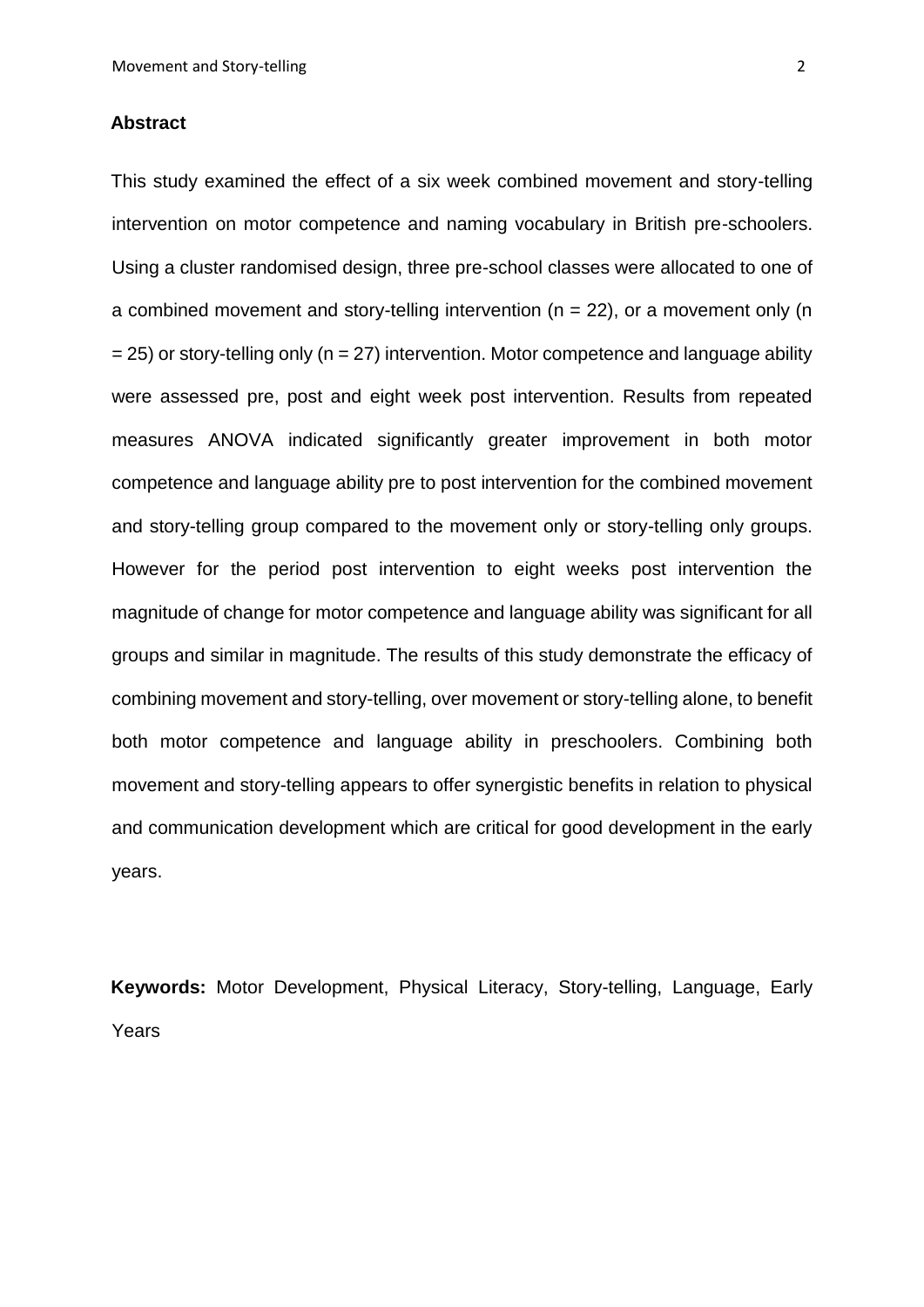#### **Introduction**

Increasing prevalence of sedentary behaviour and decreasing engagement in sufficient levels of health enhancing physical activity (PA) in children is considered a current public health concern (Herman et al., 2015). Low levels of motor competence and fundamental movement skills (FMS), e.g. catching, throwing, jumping, running, have been identified as a key barrier to development of a physically active lifestyle in children and adolescents aged 3-18 years (Lubans et al., 2010). Enhanced motor competency and mastery of FMS have also been identified as a key contributor to children's physical, cognitive and social development as well as providing the foundation for healthy weight throughout life (Lubans et al., 2010).

Children with better motor competence also have higher levels of academic achievement and PA (Jaakkola et al., 2015). Higher levels of motor competence may enable children to engage in higher levels of PA which, in turn, result in improved cognitive performance and academic achievement. The link between PA and academic achievement in children has recently been supported by Haapala et al. (2017). Haapala et al. (2017) noted that children, aged six-eight years old, with higher levels of PA and lower levels of sedentary time had higher scores for reading fluency and reading comprehension compared to children with either lower levels of PA or higher levels of sedentary time. This association also persisted across all the ages examined in their study leading Haapala et al. (2017) to conclude that promoting a physically active lifestyle may benefit the development of reading skills in children during their pre-school (i.e. the time before a child is old enough to go to school) years.

The purported link between motor development, PA and academic performance is not new, but only a few studies have examined this issue in young children. This may be due to the complexity in assessing these constructs in young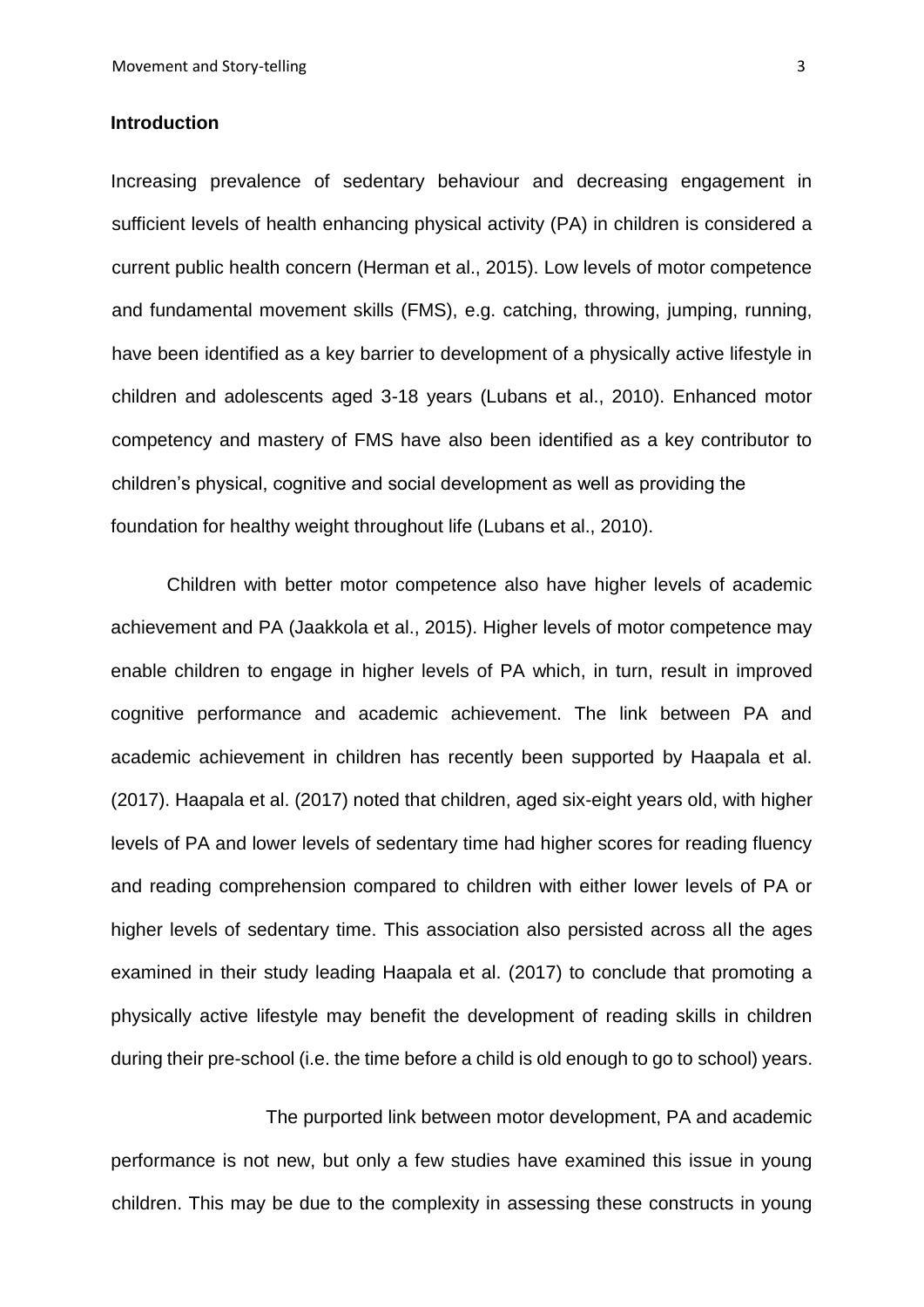Movement and Story-telling 4 and  $\frac{4}{3}$  and  $\frac{4}{3}$  and  $\frac{4}{3}$  and  $\frac{4}{3}$  and  $\frac{4}{3}$  and  $\frac{4}{3}$  and  $\frac{4}{3}$  and  $\frac{4}{3}$  and  $\frac{4}{3}$  and  $\frac{4}{3}$  and  $\frac{4}{3}$  and  $\frac{4}{3}$  and  $\frac{4}{3}$  and  $\frac{4}{3$ 

children; data collection is more time and labour intensive in this population relative to older children or adults. Most prior work has mainly focused on executive function (i.e. the cognitive ability to manage oneself and one's cognitive resources) and selfregulation (i.e. cognitive skills that help regulate thoughts, behaviour and responses) and the link between movement and language has received little attention. Recent work by Becker et al. (2014) has however reported that active play was not significantly associated with emergent literacy or mathematics scores in 50 preschoolers. Becker et al. (2014) also reported an indirect effect of active play on emergent literacy which was mediated by self-regulation. They suggested that increasing active play, led to growth in self-regulation which, in turn led to increased academic achievement and consequently postulated that PA during the pre-school period may have a positive effect on academic achievement (Becker et al., 2014). Likewise, research by Chang et al. (2013) reported a significant increase in response accuracy and reduction in response times on an Eriksen flanker task in preschoolers who undertook a 35 minute, twice weekly, low-moderate intensity coordinative exercise programme for eight weeks. Chang et al. (2013) suggested that exercise may preferentially benefit prefrontal lobe dependant tasks in preschoolers by increasing attentional resource allocation and enhancing efficiency of neurocognitive processing (i.e. the ability of the brain to perform a series of operations) in the immature brain.

The association between motor competence in the early years and academic achievement has specifically been acknowledged in the United Kingdom and the statutory framework for the early years foundation stage (EYFS) in particular. The EYFS places physical development as one of its three prime areas of learning alongside communication and language and personal, social and emotional development (Department for Education, 2014). Despite this, data suggest that both motor and language skills are poor in British children, particularly in the early years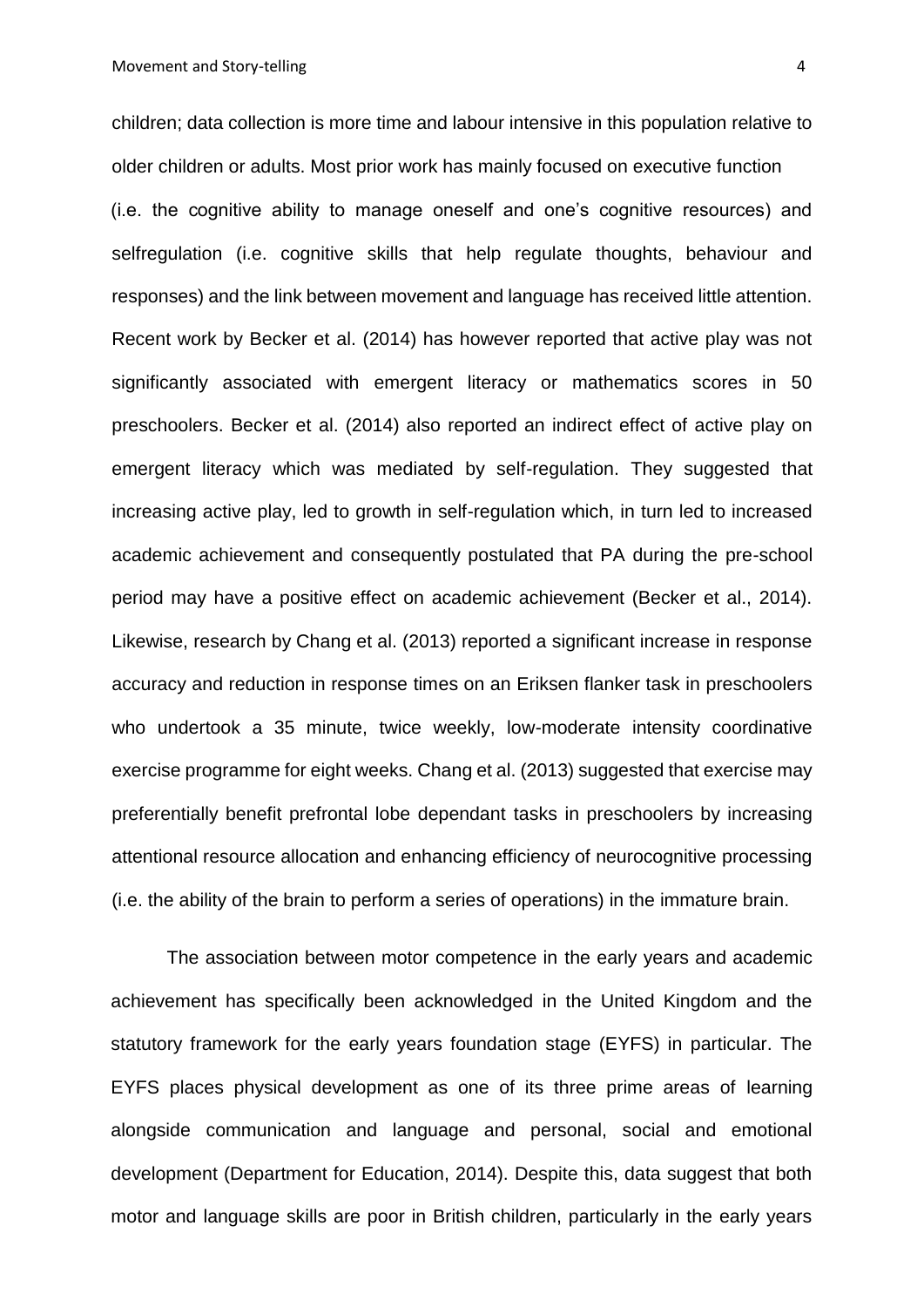(Sylva et al., 2014). The effective provision of pre-school education (EPPE) project has also identified a need to develop effective means of enhancing pre-school education in a way which is practical and manageable by pre-school staff (Sylva et al., 2014). Recent research by Schmitt et al (2015) reported that an eight-week, twice weekly (20-30 minutes per session) classroom based intervention enhanced behavioural self-regulation and cognitive flexibility in a group of 276 pre-schoolers randomised into intervention or control groups. Likewise, Diamond and Lee (2011) summarised interventions shown to aid executive function development in children aged four-12 years old. They reported that executive function can be enhanced in children via a diverse range of intervention with the strongest evidence for changes in executive function for children in the pre-school years resulting from curricula based interventions.

One potentially effective focus for intervention in the pre-school setting, which aligns with the EYFS, would be combining experiences to develop motor competence alongside other academic activity in a meaningful manner. There is good evidence that movement-based interventions lead to improved motor competence and overall PA in young children, including pre-schoolers (Donath et al., 2015). Likewise, there is also good evidence that engaging children in story-telling, as an academic activity, leads to benefits in language development in typical (Kory and Breazeal, 2014) and culturally diverse populations (Goodman, and Dent, 2016; Peterson, and Spencer, 2016), which may be a precursor to other aspects of academic performance in preschoolers. Interventions that enhance language skills in pre-schoolers have been shown to improve reading comprehension ability once children start school (Fricke et al., 2013). In turn, good reading comprehension has been associated with better academic outcomes (Oakhill et al., 2016). Studies suggest that engaging in storytelling results in positive effects in intellectual, social and emotional development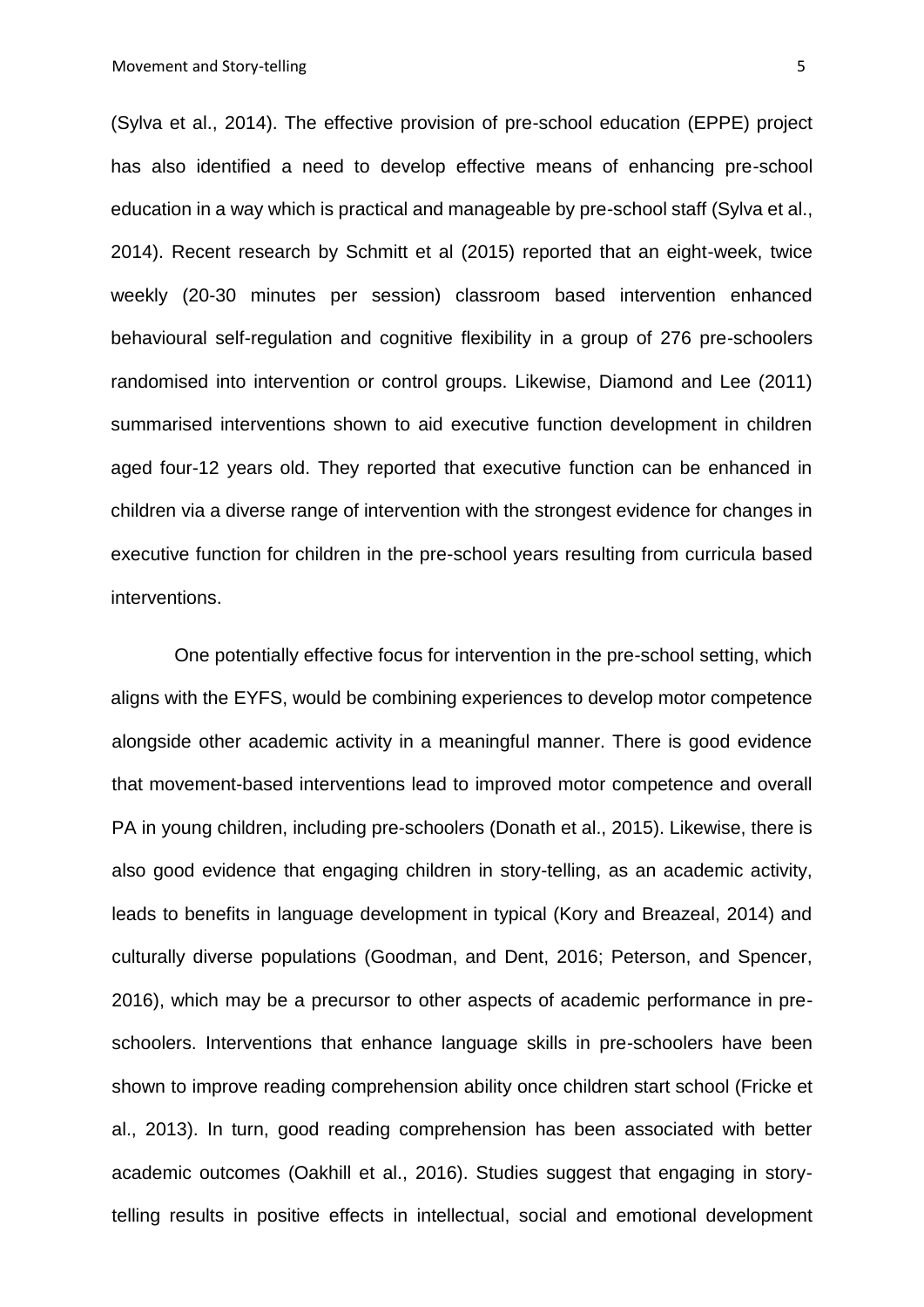(Hasni-Mokhtar et al., 2011) because as children engage in story-telling they learn to listen to, participate in and understand narrative discourse creating a path to more sophisticated use of language, which is important in forming relationships with adults and other children (Brice 2004; Mallan 1992). The process of story-telling also involves memory and social skills (Glonek and King, 2014), both key in early years settings for future academic, social and emotional development. There is also potential for storytelling to employ physical as well as narrative aspects e.g. through 'acting out' a story. Practices in the early years setting which could employ both physical and story-telling aspects together might therefore be well placed to address the three prime areas of the EYFS, critical to later academic development (Department for Education, 2014).

Literature has suggested that movement and PA can improve cognitive processing, increase hippocampal volumes, enhance attention and blood flow to the brain (Donnelly et al., 2016; Voss et al., 2014) at least acutely post activity. However, most prior literature has focused on exercise of moderate to vigorous intensity (Donnelly et al., 2016; Voss et al., 2014). Maintaining such intensity of exercise with pre-schoolers may be unrealistic due to the nature of movement and activity patterns in this age range. Another suggestion for enhanced academic and cognitive performance in pre-schoolers may arise from embodied cognition (Wellsby and Pexman, 2014). Embodied cognition approaches suggest that sensorimotor experiences gained through bodily actions within the environment are important and useful for developing cognitive capabilities and cognitive processing (Engel et al., 2013). It is possible therefore that combining a movement intervention with a cognitive intervention that uses the frontal lobe (such as a language-focussed, storytelling intervention) may lead to additive benefits for both movement and cognitive performance (which could in turn lead to better academic outcomes) either as a consequence of embodied cognition via sensorimotor experience or enhanced blood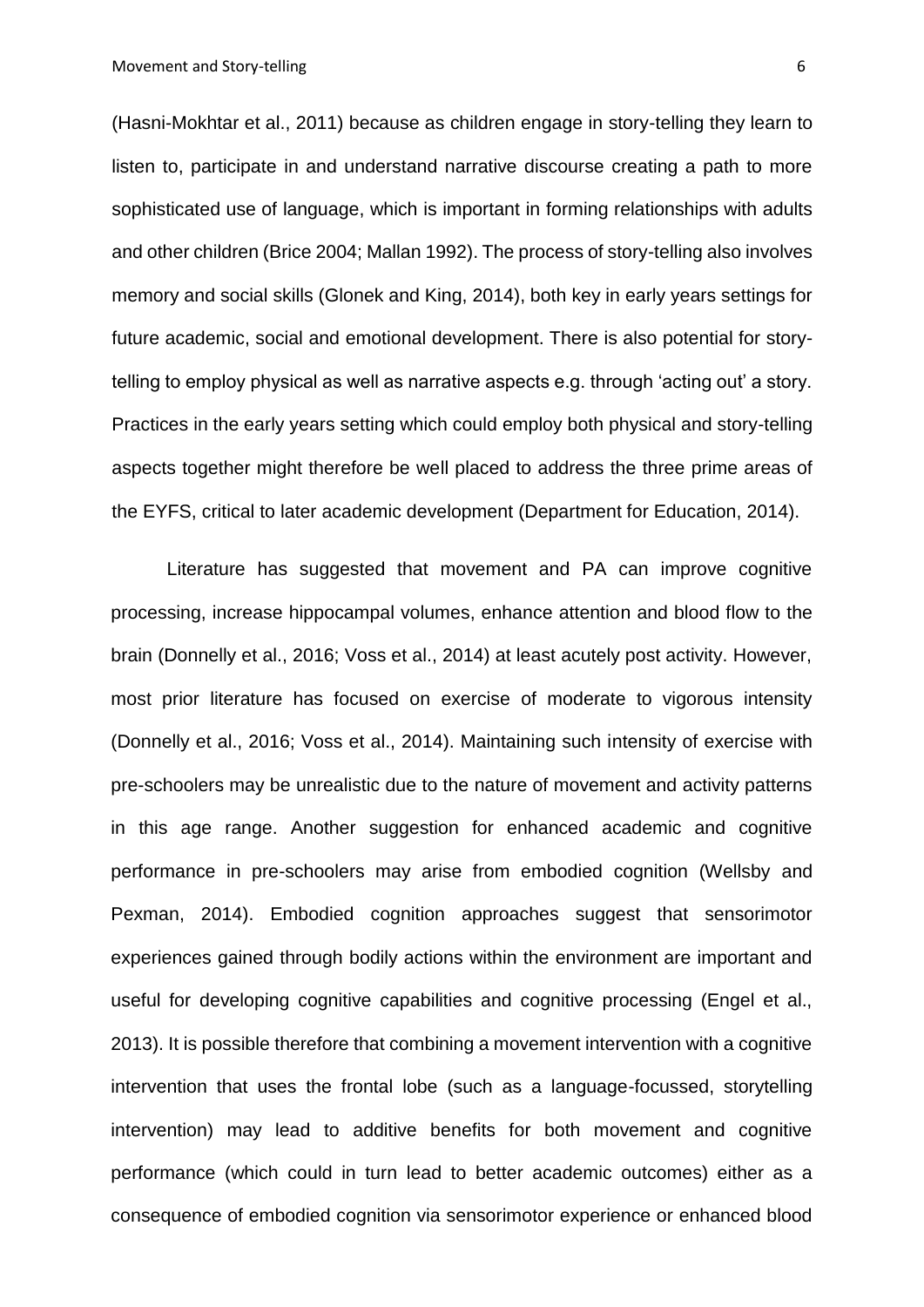flow to the brain with higher intensities of exercise. Using a story-telling approach would seem well suited here in terms of its ability to enmesh with physical development, thereby meeting the aims of the EYFS as well as being easily accessible to pre-school aged children.

The aim of this study was therefore to pilot a combined movement and storytelling intervention, examining the effect of a combined movement and storytelling intervention, movement only intervention or story-telling only intervention on motor competence and naming vocabulary in British pre-schoolers. If such a link can be established, then this will lead to potential benefits in PA and academic achievement once the children reach school-age.

## **Methods**

#### **Participants**

Following institutional ethics approval and parental informed consent, 74 preschoolers (39 boys; 35 girls aged three-four years) from three nurseries/pre-schools in central England participated in a cluster randomised intervention design study. The nurseries included were located in areas ranked as 60-80% least deprived in comparison to England as a whole using the Index of Multiple Deprivation (APHO 2008). Preschoolers from three nurseries were randomly allocated to one of three, 6 week interventions, 1) a combined movement and story-telling intervention, 2) a movement only intervention or 3) a story-telling only intervention. Children were only eligible to participate if they were free of neurological disease, attentional disorders or physical disabilities, and had normal or corrected-normal vision based on a minimal 20/20 standard. Participants were also only eligible to take part if they did not have a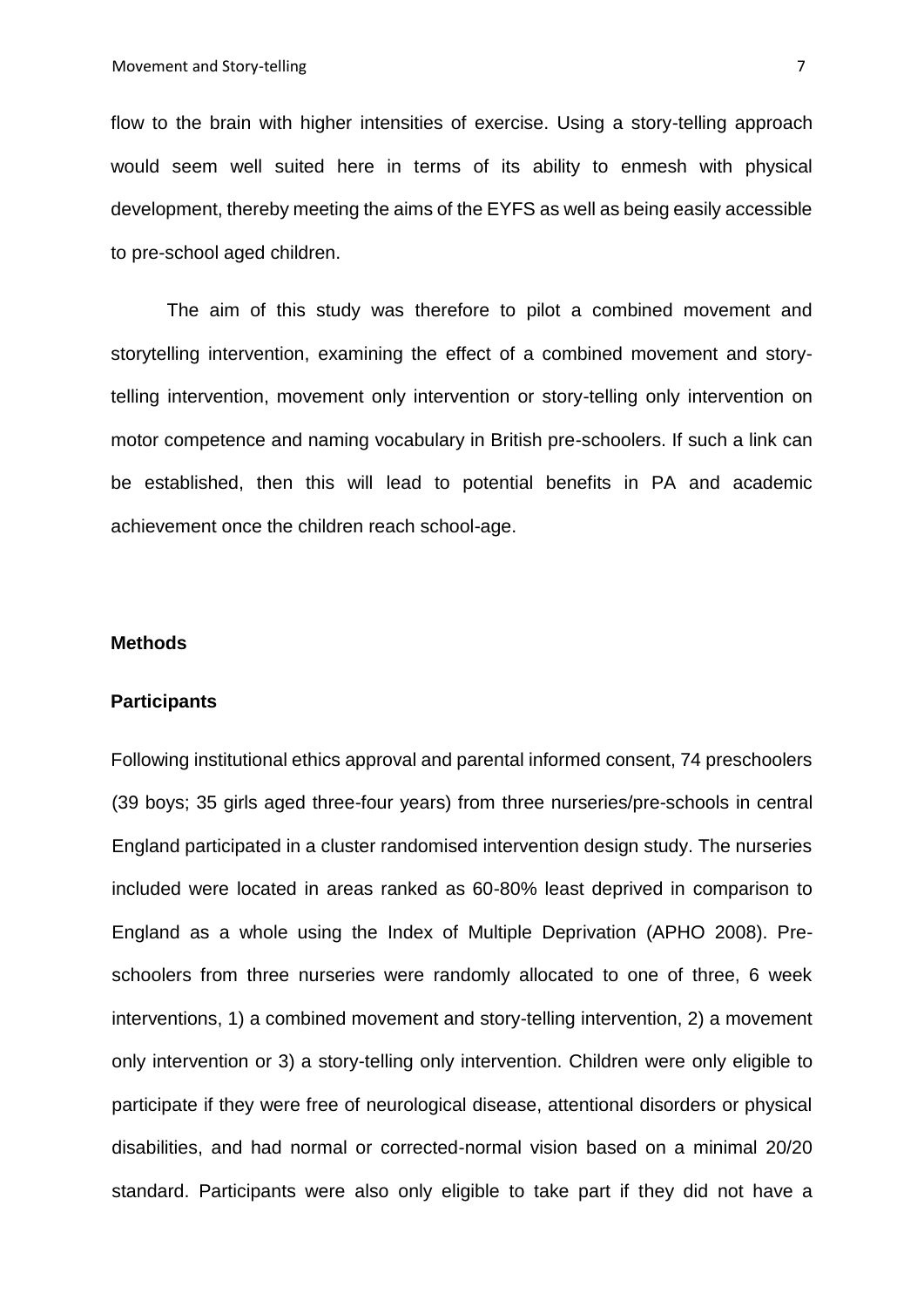recognised special educational need (e.g. dyslexia), behavioural problems or were classified as gifted and talented according to pre-school records.

Classes ( $n =$  three) were randomised into both a combined movement and story-telling intervention ( $n = 22$ ), a movement only intervention (Control) ( $n = 25$ ) or a story-telling only intervention (Control) (n =27). In this way we sought to examine the effect of the combined movement and story-telling intervention compared to receiving the individual components of the intervention in isolation. Following an orientation session, all participants undertook assessment of motor competence (process measures) and language ability (pre-test). This process was then repeated on completion of the six week intervention period (post-test) and then again eight weeks post intervention (delayed post-test). In the present study data was collected from all participants pre and post the intervention. However, for the eight week post intervention data collection period, the participants had all moved from their preschool/nursery setting into primary school. This made it logistically difficult to collect the eight week post intervention data on all the original participants, as the children had moved to multiple different schools and not all of the schools were amenable to participating in the follow up data collection period. As a consequence, 37 children provided data at the eight week follow up period. The results of the present study will therefore be presented in two parts. Firstly, the pre to post intervention data for all children will be presented followed by the post intervention to eight weeks follow period for those children where data were available. In this way we sought to indicate the acute (pre to post) and longer term (post intervention to eight weeks post) effects of the intervention.

*Motor competence assessment*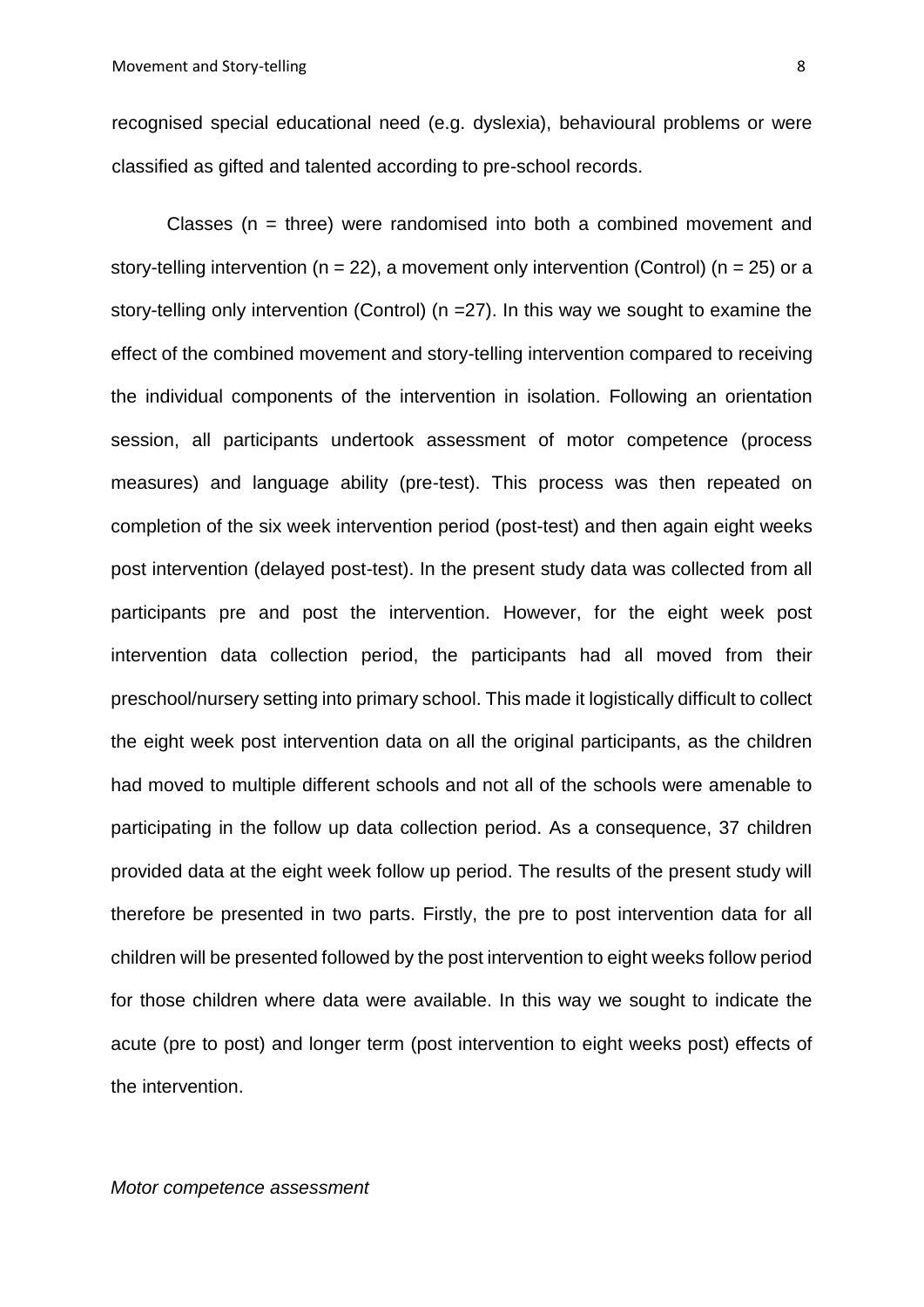Process measurements of motor competence were employed in the present study. Process oriented motor competence assessments are concerned with how the skill is performed and indicate the quality of motor skill competence (Burton and Miller, 1998). In the current study four motor skills (run, jump, catch, overarm throw), were assessed using the Test of Gross Motor Development-2 (TGMD-2) (Ulrich 2000). The TGMD-2 assesses whether predefined components of each skill (four components for each skill) are performed or not performed to determine the mastery of each skill. Each skill was video-recorded (Sony video camera, Sony, UK) and subsequently edited into single film clips of individual skills on a computer using Quintic Biomechanics analysis software v21 (Quintic Consultancy Ltd., UK). The skills were then analysed using this software and a process oriented checklist, enabling the videos to be slowed down, magnified, replayed and scored. Scores from two trials were summed to obtain a raw score for each skill. The scores for all the skills were then summed to create a total score (0-32) reflecting overall motor competence following recommended guidelines of administration of the TGMD-2

(Ulrich 2000). Two researchers experienced in the assessment of children's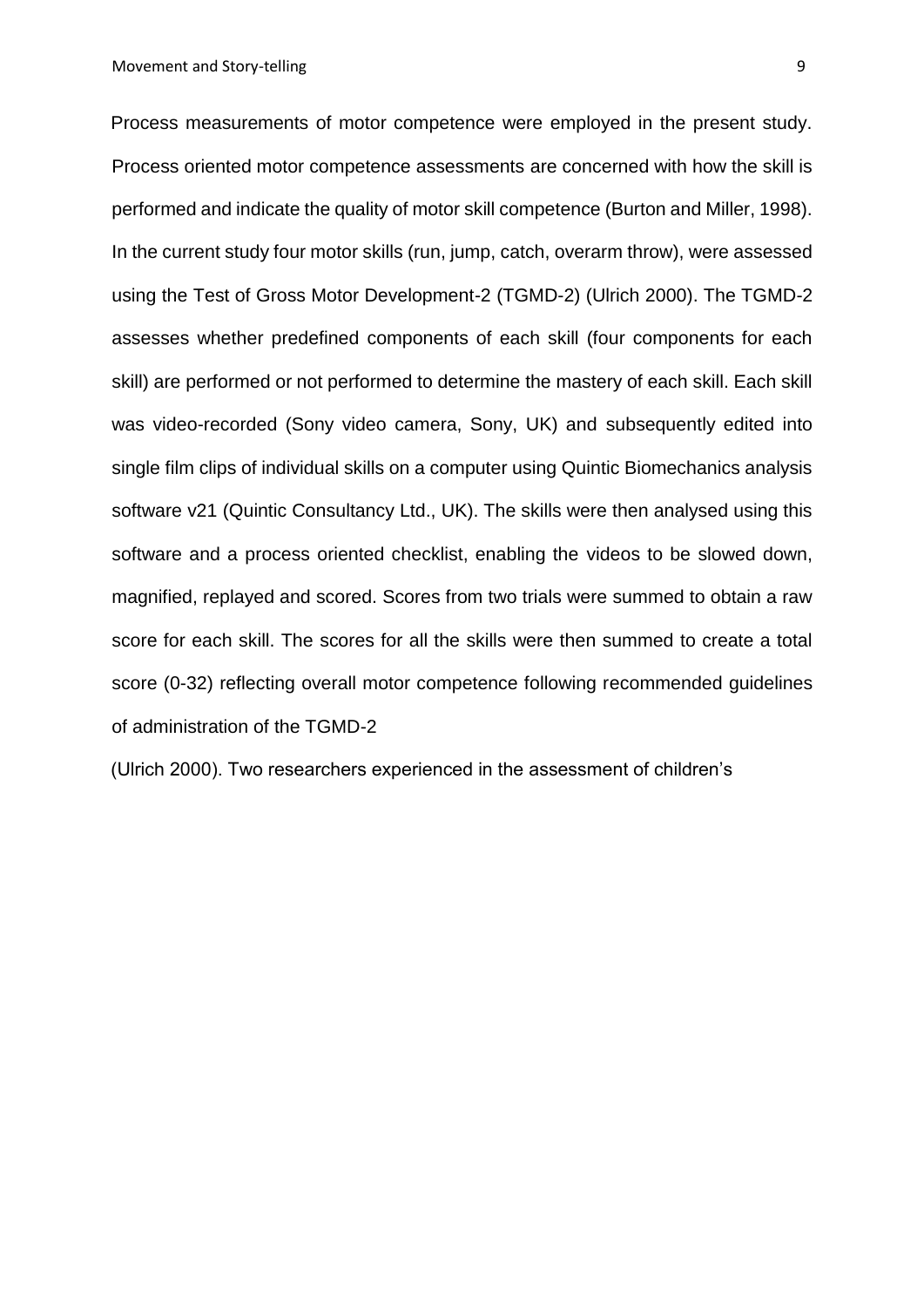movement skills (having previously assessed movement skills in the context of another research study) analysed the FMS videos. Both raters had been trained in two separate two-three hour sessions by watching videoed skills of children's skill performances and rating these against a 'gold standard' rating. Congruent with prior research (Barnett et al., 2014), training was considered complete when each observer's scores for the two trials differed by no more than one unit from the instructor score for each skill (>80% agreement). Inter- and intra-rater reliability analysis was performed for all the FMS between the two researchers. Inter-rater reliability was 92.3% and intra-rater reliability was 97.6%, demonstrating good reliability (Jones et al., 2010).

## *Language ability*

Language ability was assessed using the naming vocabulary subscale from the early years section of the British Ability Scales-3 (BAS3, Elliott and Smith, 2011). During the test, children were shown a series of coloured pictures and asked to name them. Guidelines were provided as to which responses were correct, incorrect, or required prompting. The Early Years British Ability Scales is a collection of standardised tests that are used to assess general thinking and reasoning skills, including language ability in children aged 2.6 to 5.0 years. In the current study the naming vocabulary subscale was utilised to provide a measure of language ability which reflects storage, search and retrieval processes within an information processing model of cognitive performance (Elliott and Smith, 2011). The subscale reflects general language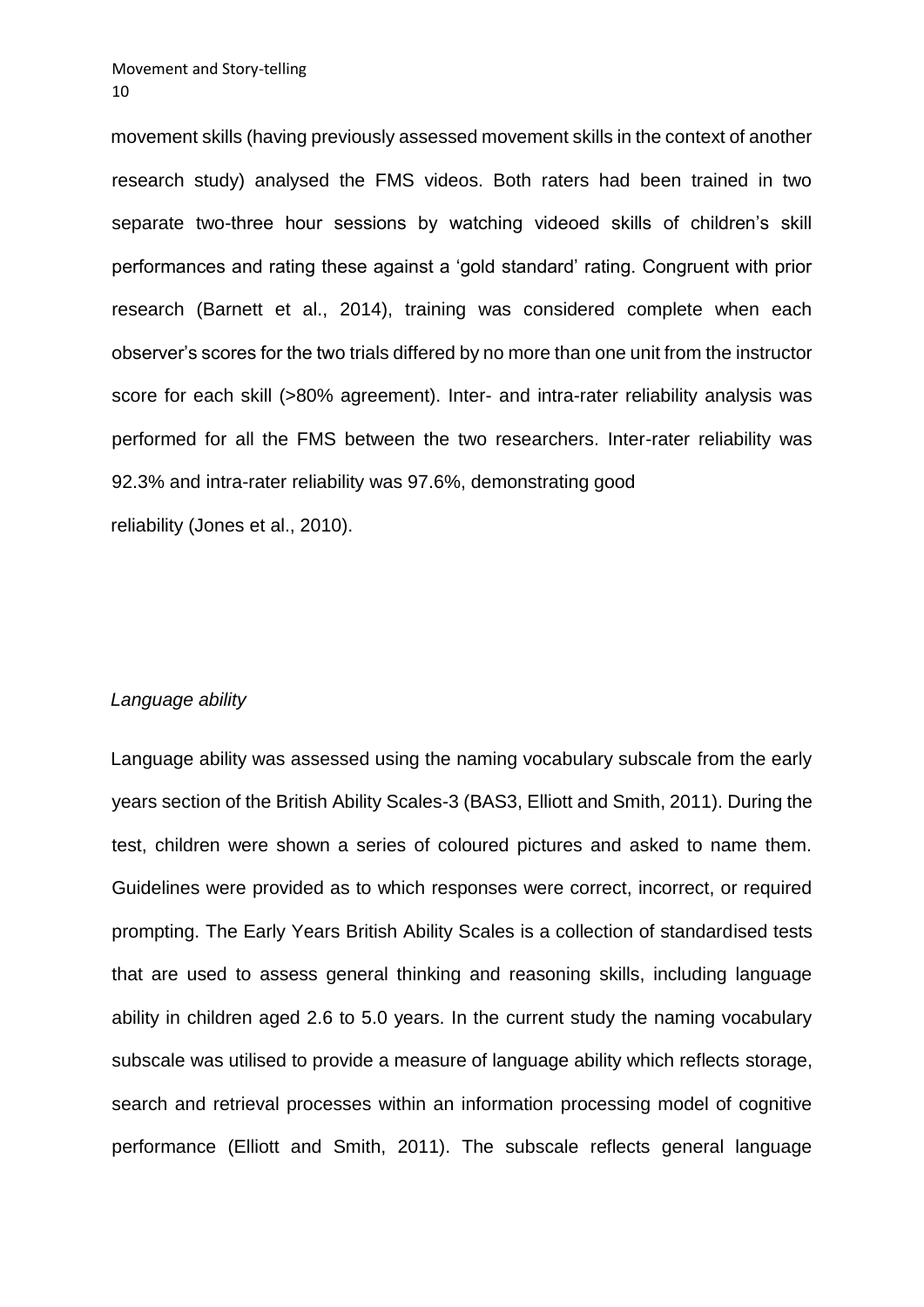development and asks participants to cognitively match images to names/words requiring cognitive search strategies and word retrieval from long-term memory, rather than simply being a test of vocabulary. The naming vocabulary subscale is specifically designed for use in Early Years populations and

demonstrates good reliability and validity (See Hill, 2005 for a review).

The naming vocabulary subscale test was administered to children on an individual basis before and after the movement and story-telling intervention with researchers administering the tests being unaware of intervention group allocation. Both pre, post and eight weeks post intervention it was administered before the assessment of motor competence and in accordance with recommended guidelines for use of the BAS3 (Elliott and Smith, 2011). Scores are presented as raw ability scores for the purposes of the current study in order to capture absolute improvement in naming vocabulary between pre and post test.

#### *Intervention components*

For the three different interventions employed in the present study, sessions took place twice per week for six weeks and lasted 20-30 minutes per session. The movement interventions (either in isolation or combined with story-telling) used in the present study were specifically designed for pre-school aged children and were based on earlier reports on motor development for children of the ages involved in the study (Temple and O'Connor, 2005).

This design of the interventions was taken, congruent with studies examining efficacy of school based movement interventions (Bryant et al., 2016; Morgan et al.,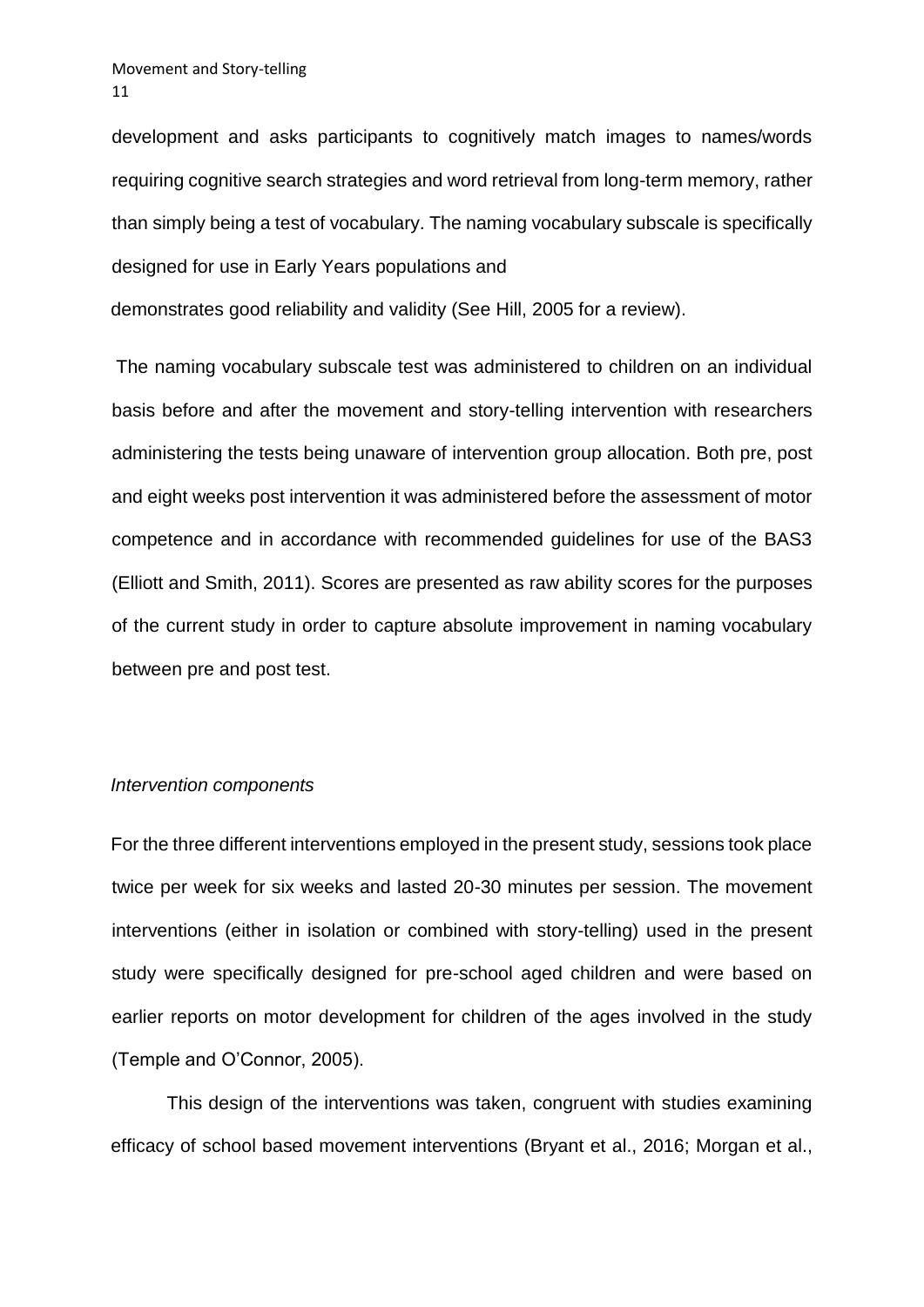2013), in order to have little disturbance on other aspects of the curriculum, to create a design that could be realistically integrated into pre-school settings and to explore a design that would be more likely to be employed in the pre-school setting by preschool staff. The two movement interventions were also designed to be inexpensive and developmentally appropriate.

## *Components of the combined movement and story-telling intervention*

The intervention undertaken by the combined movement and story-telling group was based around the popular children's book The Gruffalo (Donaldson and Scheffler, 2009). The movement related element of the intervention lasted approximately 20 minutes per session with five minutes before and five minutes afterwards focused on the story-telling element. The intervention was designed to enhance motor competence but in a way which added activities which would require the development of key aspects of communication such as facial expressions, body language and emotion.

For each session the children undertook activities relating to the following key FMS: Jump, leap, hop, slide, gallop, skip, throw, and catch. In each session the children focused on the role of one of the characters in the book and working on movement patterns that related to that character (e.g. a mouse, an owl). The full programme can be provided on request to the first author. In the final session of the intervention, the children integrated all the movements they had previously worked on using the narrative of The Gruffalo to 'tell' the story using movement. The movement demands of the programme were monitored by researchers during each session to ensure that the dose of activity per session was comparable for all children. Within each session the children were undertaking approximately 80-100 foot contacts of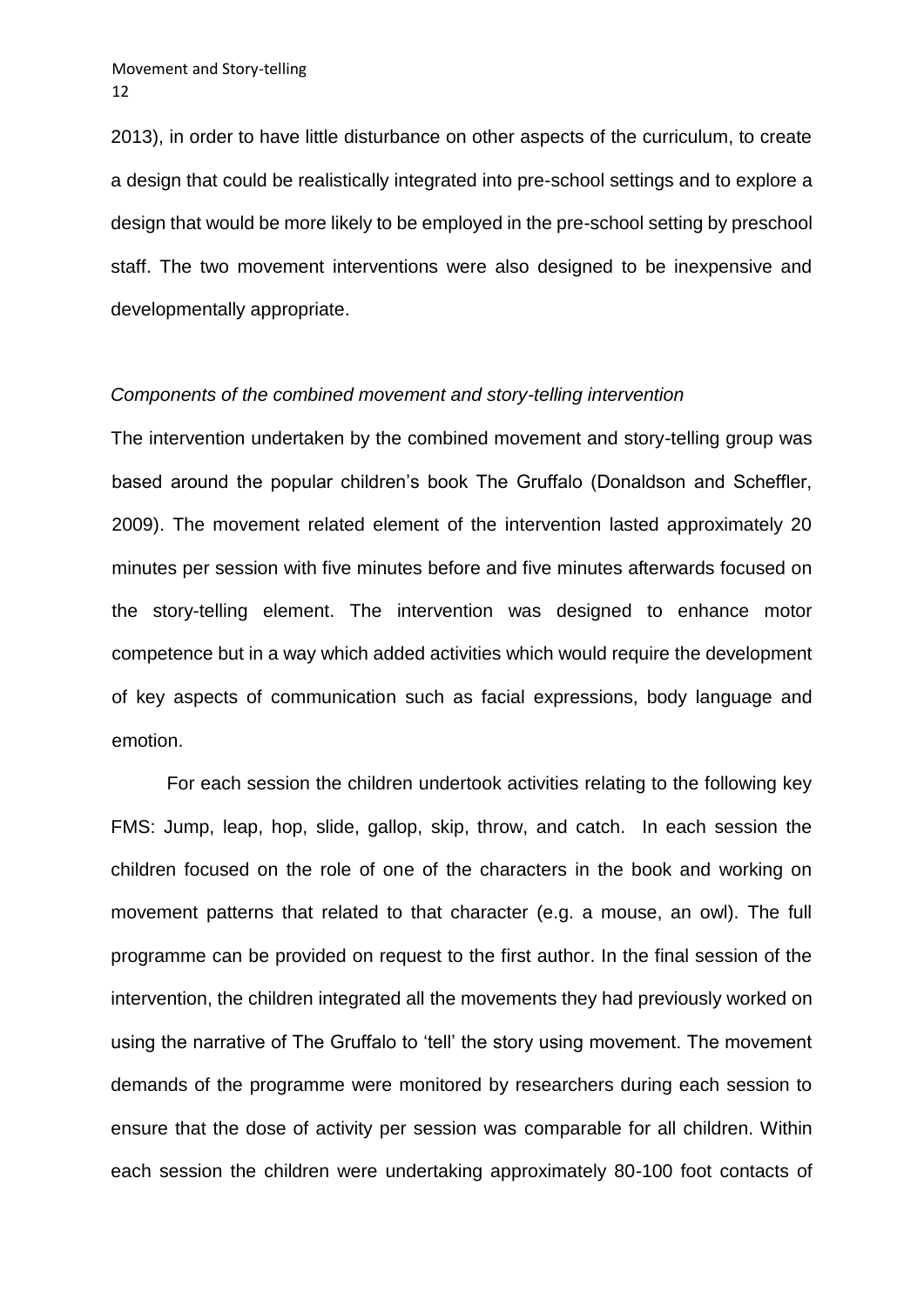locomotor activity with integrated object control activities classed as moderate intensity as recommended for children engaged in plyometric type activity (Chu and Myer, 2013).

Prior to each session, a researcher sat with the children and explained the character they were going to be working on that week and asked them to describe how that character might move. The researchers probed the children's answers by asking questions such as 'how' and 'why'. For example, in the case of the snake in the story children often responded that he would 'slither', 'slide' 'wriggle'. This was then followed by the researcher asking 'how would the snake slither/slide/wriggle?' with the researcher implicitly working on use of adjectives/descriptive language with the children, and then 'why would the snake move that way?' prompting the children to think about where that particular animal lives and specifically about how they move. There was a focus, per week, on four children (different children each week) providing the stem answers to the first question and then asking other children to then contribute. At the end of each session the researcher would also sit with the children and show them particular images from the book, and the particular page/animal in the book they were working on that week. The researcher asked the children to describe what they could see in the picture. This was followed by prompts to add descriptive words to the initial responses. Finally, the children were then asked to explain how they thought the animal/creature in each picture felt. As with the other elements of the story-telling aspect, the researcher prompted the children to ask 'why' they thought this. The researchers were conscious to ensure all the children in the group contributed verbally over the course of the six week programme.

#### *Control interventions*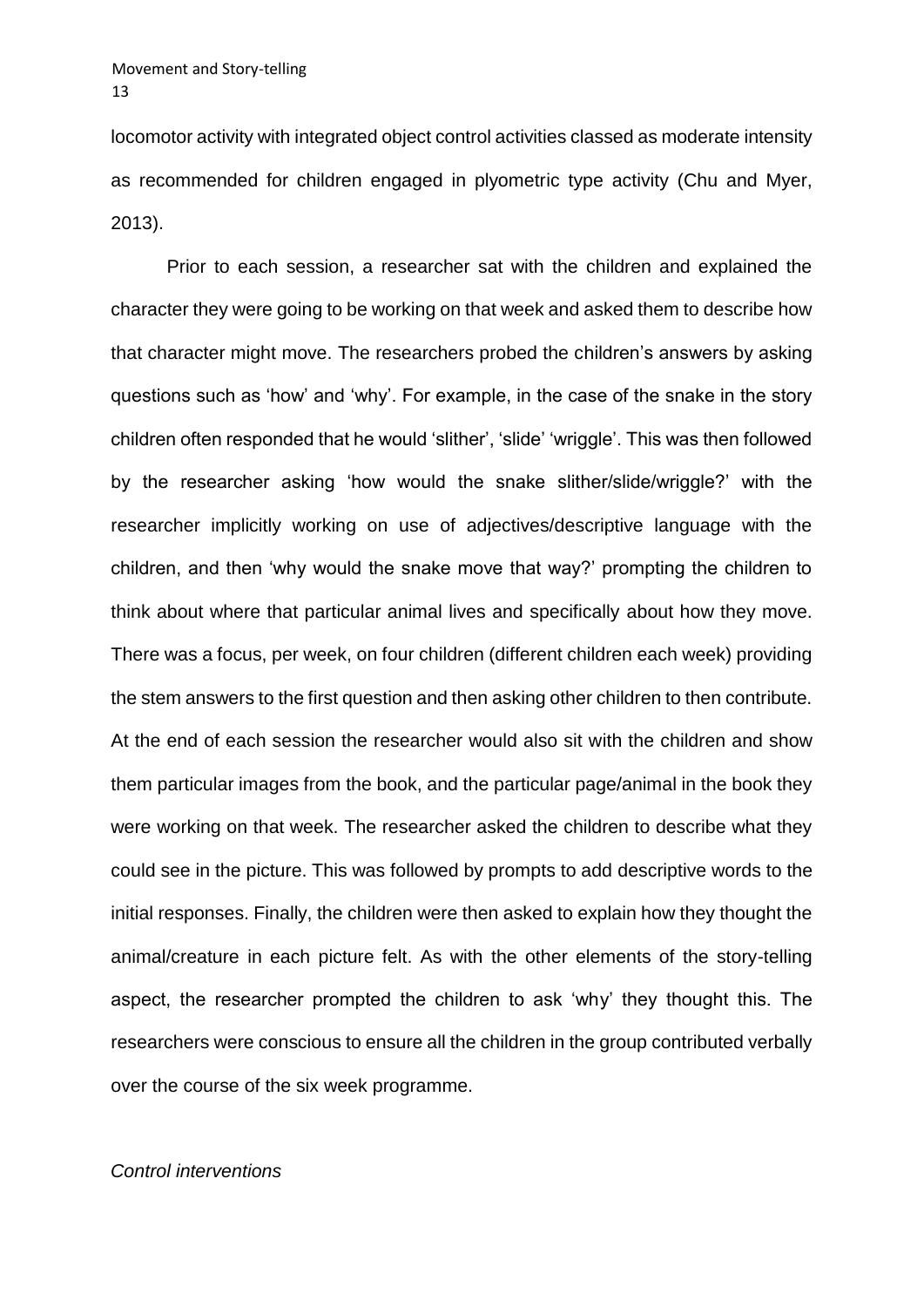The two other groups were employed as control groups. The two control interventions were designed, as best as possible to reflect either the same movement content or the same story-telling content experienced by the combined movement and story-telling group. The movement intervention only group undertook the same movement activity programme that was undertaken by the combined movement and story-telling intervention but without the beginning or end of session discussion element and with each session lasting approximately 20 minutes. The movement only intervention group undertook activities relating to the same FMS: Jump, leap, hop, slide, gallop, skip, throw, and catch that the combined movement and story-telling group also undertook. However, for this group, the sessions were not contextualised with the story of The Gruffalo. Instead the sessions were introduced with the particular skill/skills the children would be working on that session. Following this, the children engaged in FMS activities for a 20 minute period. In the movement only group, the same skills were performed in the same way as the combined movement and story-telling intervention but without the context of the story.

The story-telling only intervention group experienced the same story related input as the combined movement and story-telling group but without the movement aspect. In lieu of the movement session the children were read the story of The Gruffalo each session. The children in the story-telling only group were asked the same questions as those in the combined movement and story-telling group. The same probe questions were used and there was an emphasis on four children each week providing stem answers to the first question and then asking other children to contribute, in exactly the same way as occurred with the combined movement and story-telling group. Likewise, at the end of each session, the children in the storytelling only group were shown the same images from the book and were asked the same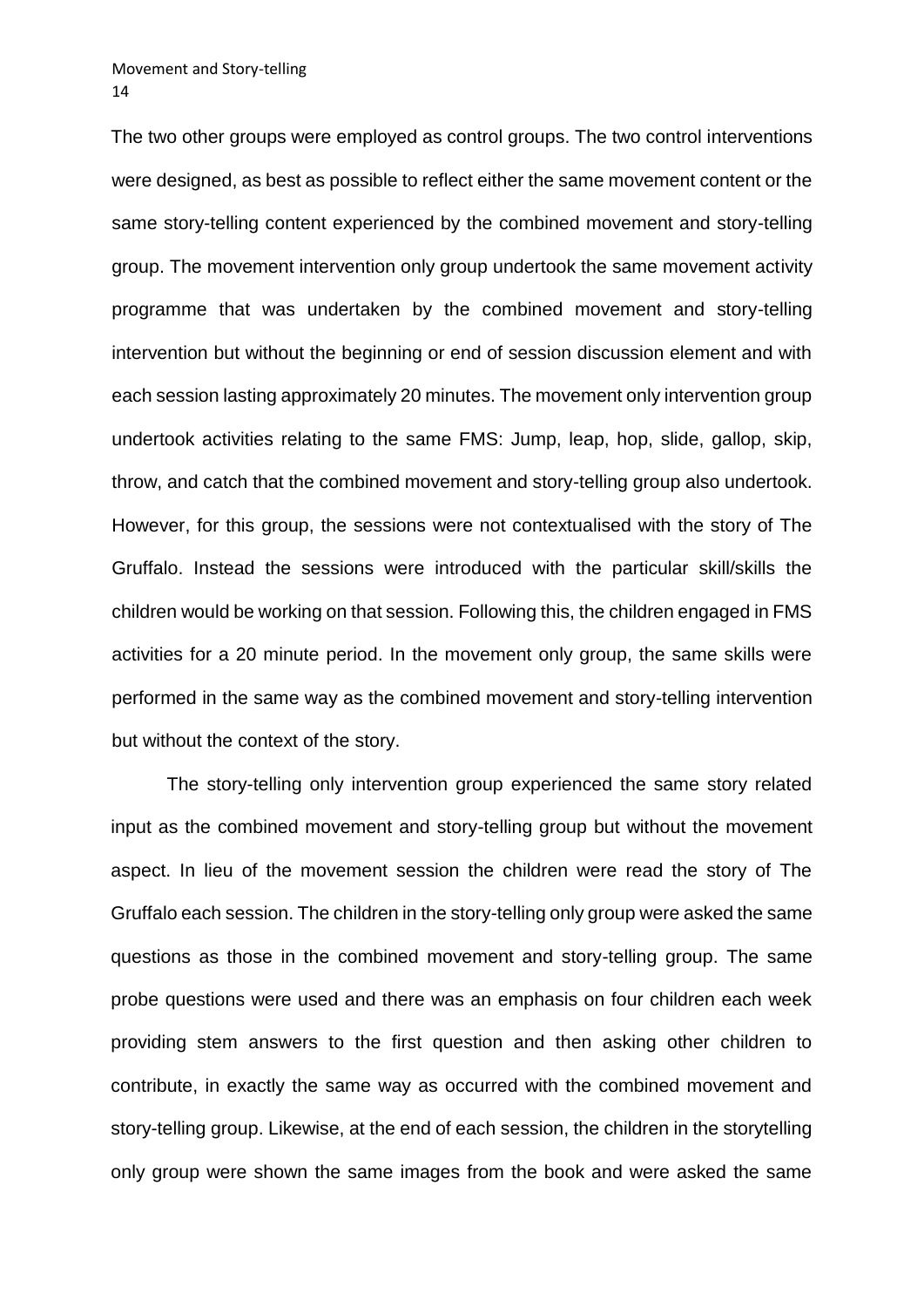questions as the children in the combined movement and story-telling group. In this case, each session in the story-telling only condition took approximately 10 minutes.

## *Statistical analysis*

Recognising that there was a discrepancy in the number of participants who were able to provide eight week follow up data, compared to the number of participants who completed pre and post intervention assessment, two phases of statistical analysis were performed. In the first case, in order to examine any differences in FMS scores and language ability pre to post the intervention, two (one for FMS and one for language ability) repeated measures Analysis of Variance (ANOVA) were performed. Scores for FMS and language ability were included as within subjects factors and intervention (combined movement and story vs. movement only vs. story only) was included as the between subjects factor.

Secondly, in order to examine the effect of the intervention on FMS and language ability eight weeks post intervention, the statistical analysis was rerun using two, two (post, vs. eight weeks post) X three (intervention group) ways, repeated measures ANOVAs. This second analysis served to examine any changes in FMS and language ability from the end of the intervention to the eight week follow up period in the 37 children (story-telling only  $n = 14$ , movement only  $n =$  eight, movement and story-telling  $n = 15$ ) who were available to complete the data collection during this phase. Where any significant differences were found post hoc pairwise comparisons (Bonferroni adjusted) were employed to examine where the differences lay. Partial  $\eta^2$  was used as a measure of effect size. The Statistical Package for Social Sciences (SPSS, Version 20) was used for all analysis.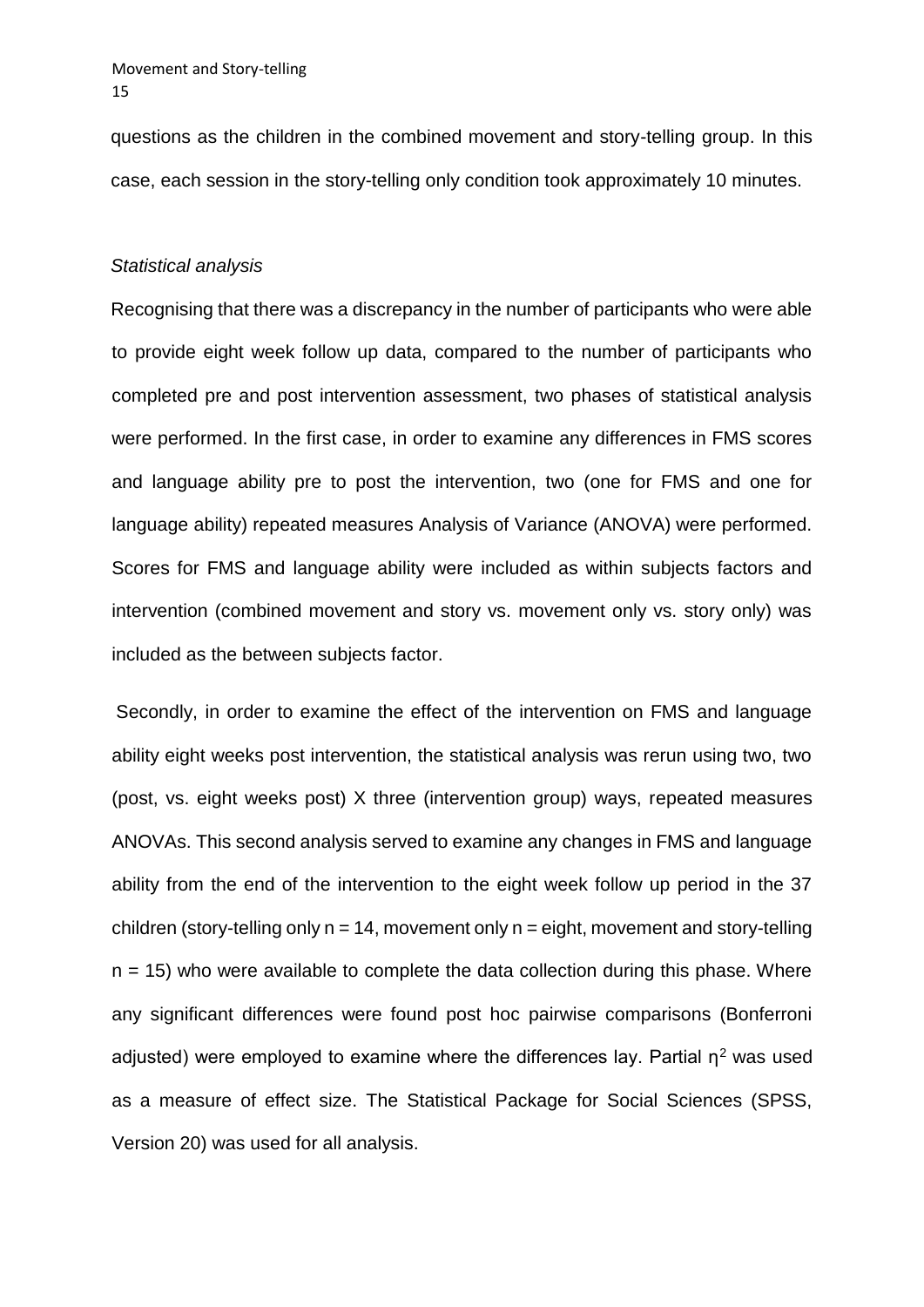## **Results**

## *FMS*

Results from repeated measures ANOVA examining any changes pre to post the 6 week period indicated a significant group X Pre to post intervention interaction (F 1, 74 = 19.8, P = 0.001, Partial  $\eta^2$  = .769, See Figure 1). Bonferroni adjusted post hoc pairwise comparisons indicated no significant difference between FMS scores for the three groups pre intervention  $(P = 0.406)$ . Post intervention FMS scores were significantly higher for the combined movement and story-telling group compared to the story-telling only ( $P = 0.001$ ) and movement only ( $P = 0.005$ ) groups. There was no significant difference in FMS scores post intervention between story-telling only and movement only groups (P>0.05). Motor competence significantly increased pre to post for all the groups (all  $P = 0.001$ ) with the magnitude of change being significantly greater for the combined movement and story-telling group (Δ=4.86) compared to the movement only ( $\Delta$ =2.88) or story-telling only ( $\Delta$ =1.77) groups.

# \*\*\*Figure 1 about here\*\*\*

When data was analysed using the post intervention to eight weeks post data, there was a significant main effect for time (post intervention to eight weeks post (F 1,  $34 = 8.014$ , P = 0.008, Partial  $n^2 = .191$ , See Figure 2). This indicated that, irrespective of group, FMS scores increased significantly post intervention to eight weeks post intervention. There was no significant time x group interaction ( $P = .762$ ) with the magnitude of change for FMS being Δ=0.6, 0.9, and 0.7 for story-telling, movement and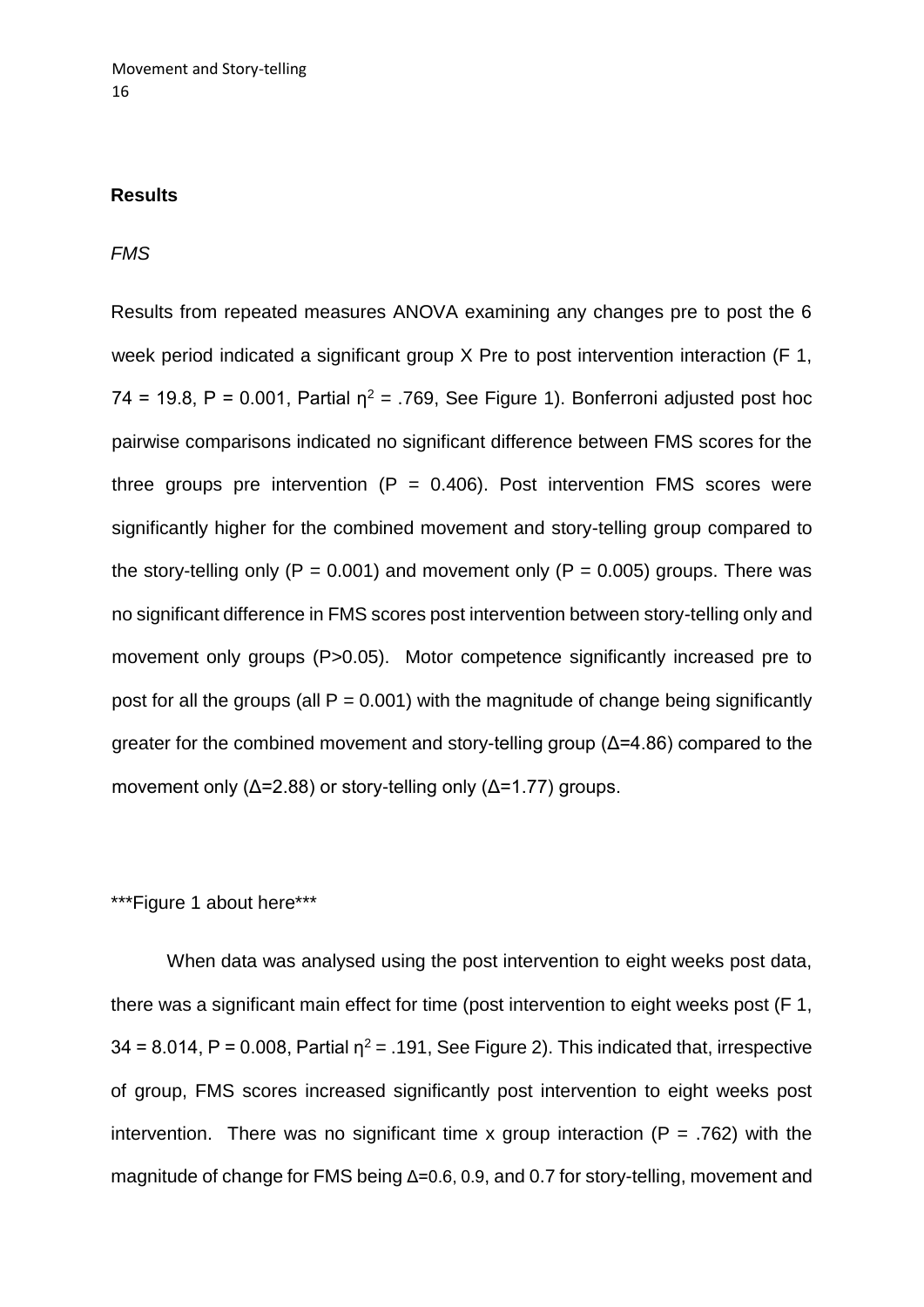combined movement and story-telling groups. Data were reanalysed using analysis of covariance, controlling for age. This did not change the findings of the original statistical analysis, nor was age significant as a covariate, so is not reported further.

\*\*\*Figure 2 about here \*\*\*

## *Language ability*

Like the results for motor competence, the results from repeated measures ANOVAs for language ability scores indicated significant group X time (pre to post) interactions (F 1, 74 = 64.59, P = 0.001, Partial  $n^2$  = .469, See Figure 3). There was no significant difference in naming vocabulary scores pre intervention  $(P = .267)$ . Post intervention naming vocabulary scores were however significantly different ( $P = 0.001$ ). Post intervention naming vocabulary scores were significantly higher for the combined movement and story-telling group compared to the story-telling only ( $P = 0.001$ ) and movement only ( $P = 0.003$ ) groups. There was no significant difference in naming vocabulary scores post intervention between story-telling only and movement only groups (P>0.05). Naming vocabulary scores significantly increased pre to post for all the groups with the magnitude of change being significantly greater for the combined movement and story-telling group ( $\Delta$ =13.6, P = 0.001) compared to the movement only ( $\Delta$ =5, P = 0.001) or story-telling only ( $\Delta$ =3.4, P = 0.08) groups.

## \*\*\*Figure 3 about here\*\*\*

When data was analysed using the post intervention to eight weeks post data, there was a significant main effect for time (post intervention to eight weeks post (F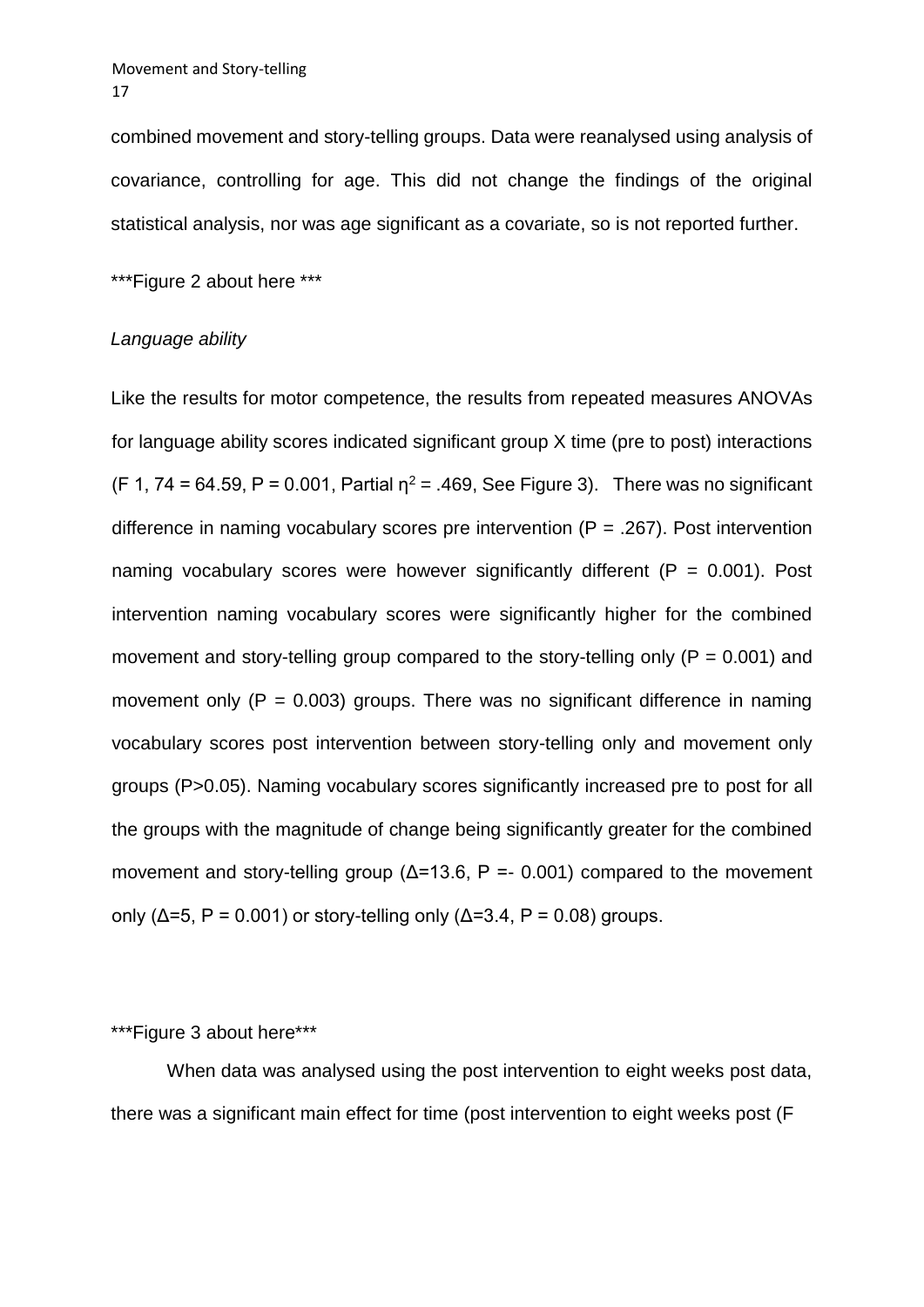1, 34 = 10.03, P = 0.003, Partial  $n^2$  = .233, See Figure 4). Irrespective of group, naming vocabulary scores increased significantly post intervention to eight weeks post intervention. There was no significant time x group interaction ( $P = .887$ ) with the magnitude of change for naming vocabulary being Δ=4.8, 3.1 and 4.2 for storytelling, movement and combined movement and story-telling groups. Data for language ability were also reanalysed using analysis of covariance with age as a covariate. This did not change the findings of the original statistical analysis so is not reported further.

\*\*\*Figure 4 about here\*\*\*

## **Discussion**

The results of this study demonstrate the efficacy of including a combined movement and story-telling intervention on both motor competence and language ability in preschoolers. The changes observed in the current study were superior when movement and story-telling were combined compared to those seen in children who undertook either a story-telling only or movement only intervention. The current study is the first to date that has investigated the potential of integrating movement and storytelling into an intervention in a way which is practically useable by pre-school teachers. As such the results of the current study are novel and extend the work of prior researchers that have demonstrated the importance of developing motor competence (Donath et al., 2015) or language ability (Fricke et al., 2013) through intervention in pre-schoolers. Importantly, the combined movement and story-telling intervention trialled in this study explicitly address the three prime areas of the EYFS (Department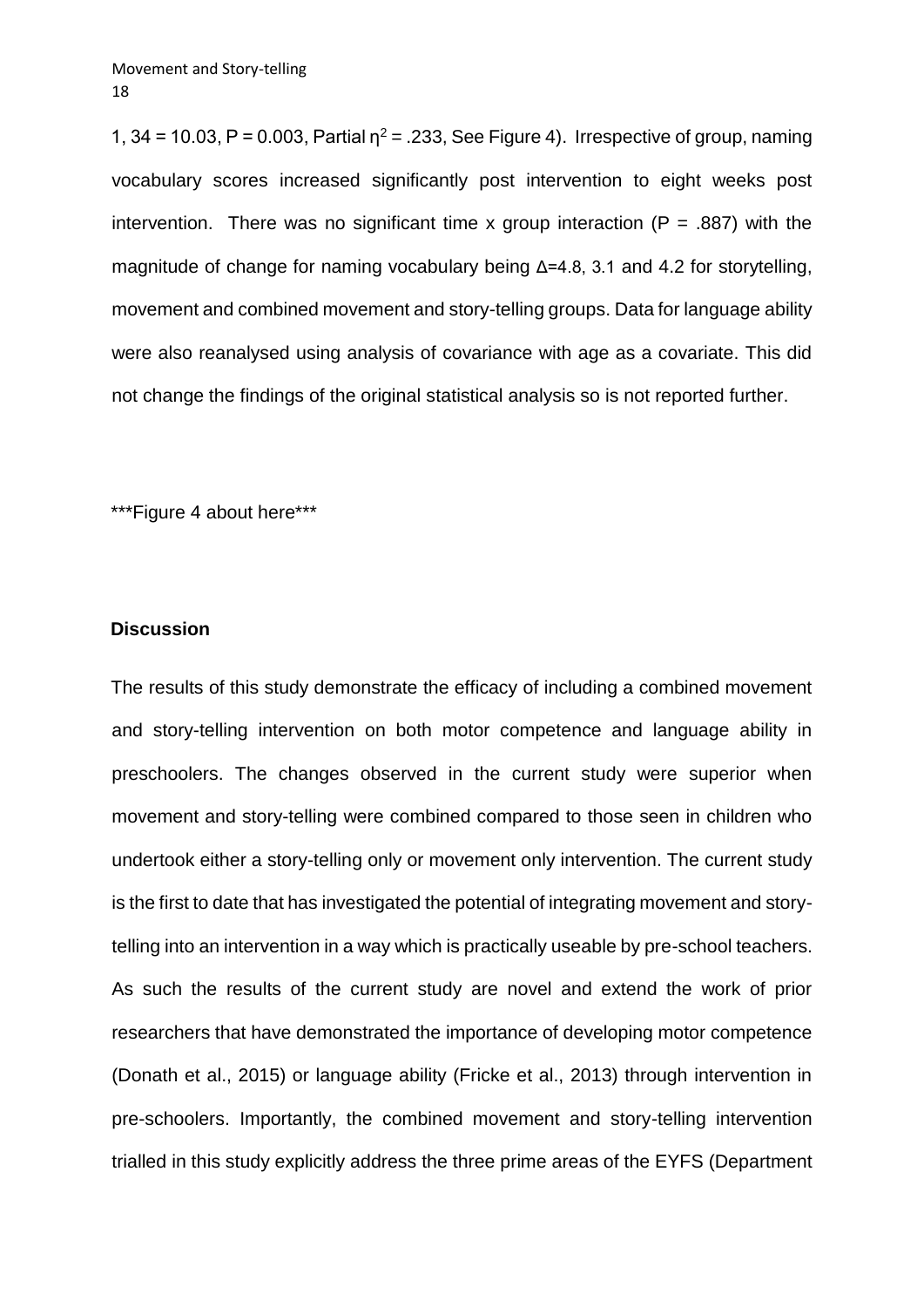for Education, 2014). We therefore suggest that this approach offers an innovative and useful means by which to improve physical and cognitive performance in children aged 3-4 years old.

The results of the current study in respect to both language ability (via BAS3 naming vocabulary scores) and motor competence (via total FMS scores) demonstrate a 'schooling effect' that is more commonly associated with the onset of formal school education rather than pre-school education. The schooling effect is commonly seen when children begin formal education and is associated with an acute increase in scores for cognition and academic ability due to the introduction of formal 'schooling' (Carlson et al., 2012). Thus, the present intervention may augment the improvements seen in cognitive and academic ability when children move into school by potentiating the effect in pre-school and thereby prompting a double schooling effect. This suggestion is however speculative and additional research would be needed to examine whether this double schooling effect would be present or whether the changes observed in the present study simply elicit the schooling effect earlier than expected. The data presented in the current study suggest the combined movement and story-telling intervention accelerates motor competence and language ability pre to post intervention but that once withdrawn motor competence and language ability reverted to an expected developmental pathway. The larger increases in FMS and language ability seen in the combined movement and story-telling group, compared to the story-telling only or movement only groups, resulted in higher FMS and language scores eight weeks post intervention, but the magnitude of change for both FMS and language ability were similar for all groups from completion of the intervention period to eight weeks post intervention.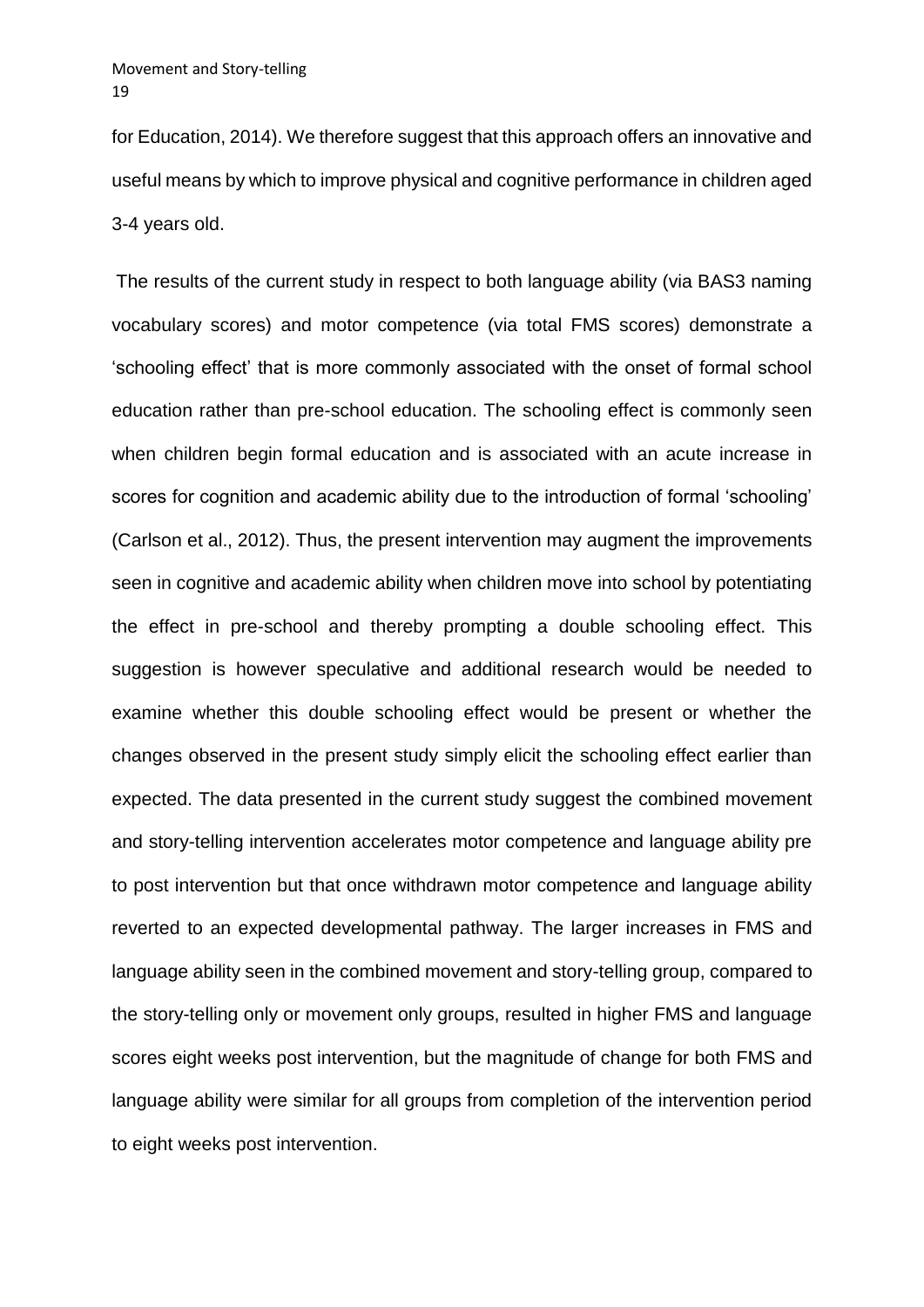#### Movement and Story-telling 20

Given the novel approach taken in this study it is somewhat difficult to make direct comparisons between the results presented here and the results of previous work. The results of the current study do however align with prior work which evidences that FMS can be enhanced via bespoke interventions based in pre-school settings (Donath et al., 2015; Adamo et al., 2016). The results of the present study also support claims made by Adamo et al. (2016) that brief interventions, based in pre-school settings, that target movement skills may be particularly effective.

The results from the present study are also difficult to compare to other interventions that have focused on language and language related ability (e.g. Fricke et al., 2013) and it is important to try to explain why the combined movement and storytelling intervention produced significantly more positive improvements in language ability than the story-telling intervention alone and why the combined group produced significantly greater change in FMS compared to the movement intervention alone. There is more than one potential mechanism for the changes seen in the current study. Firstly, acute bouts of exercise have been shown to promote transient changes in brain function, cognition and academic performance (Hillman et al., 2009). It has also been suggested that the period immediately post a 20 minute bout of PA may be one where academic performance can be enhanced if used in an interventional approach, as is the case with any intervention (Hillman et al., 2009). The main element of the language aspect, in the current intervention, occurred immediately following the movement element. This would correspond to the purported window of advantage, due to increased blood flow to the brain (Dietrich 2003), where potential for cognitive and academic performance can be augmented.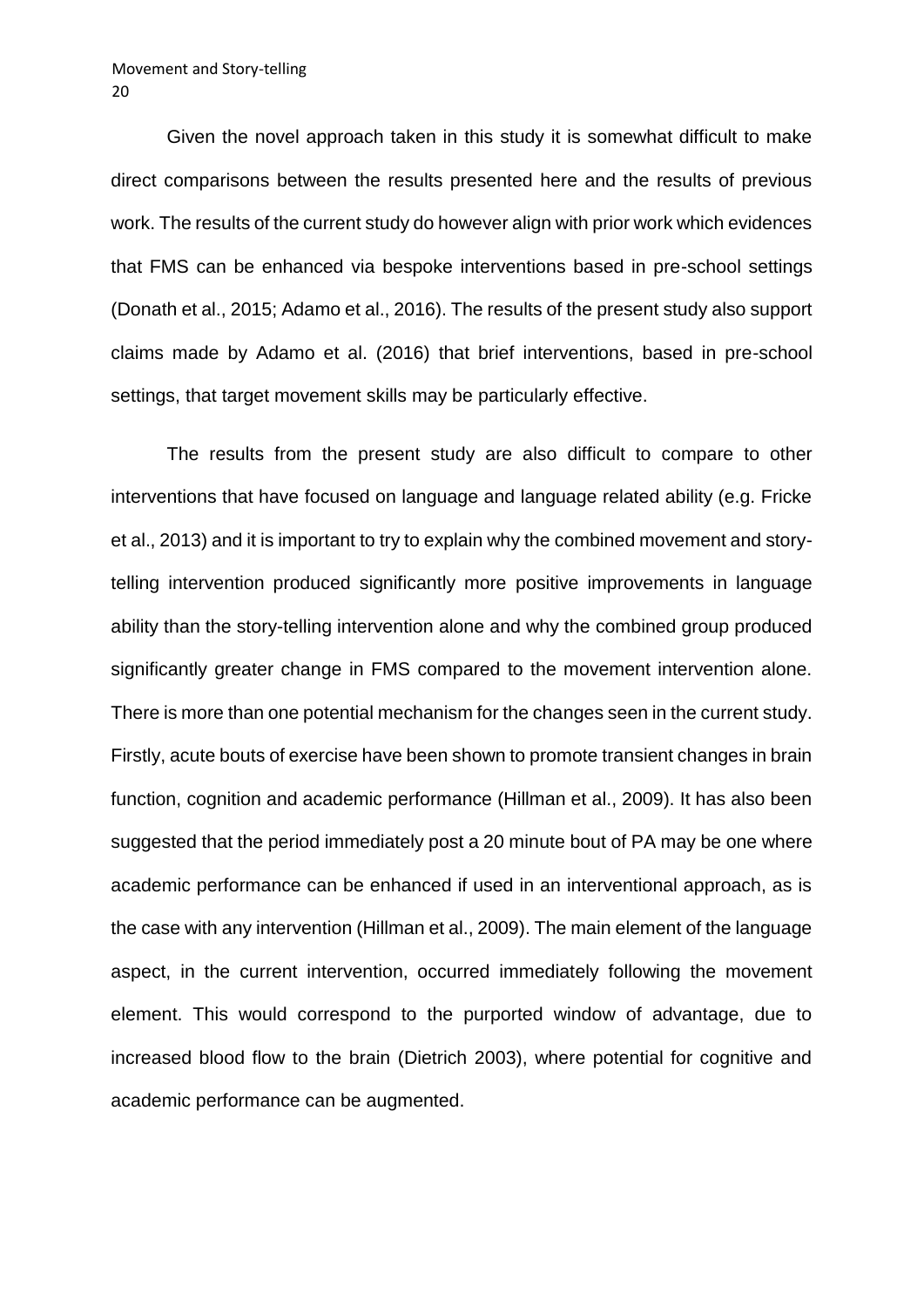Secondly, integrating the story of The Gruffalo within the movement aspects of the intervention, where children 'acted' and moved like the various characters in the book, may have been more involving and attractive for the children to engage in, compared to the movement only or story-telling interventions. The children may therefore have invested more or engaged more with the combined intervention as a consequence resulting in enhanced language compared to the story-telling only group and enhanced FMS compared to the movement only group. Embedding a narrative with movement in the combined story-telling and movement group may have made the movement aspect more enjoyable, requiring greater use of imagination by the children. Both enjoyment and imagination that have been cited as developing through storytelling approaches (Hasni-Mokhtar et al., 2011). Language is also acquired more easily within the ages of the children participating in the present study (Hillman and Biggan, 2017). Thus, the results presented in the current study may be a consequence of the combined effects of using the proposed post activity window for enhanced cognitive and academic performance to embed language, alongside a more engaging movement intervention where story telling features within the motor development activities in the period where language is more easily acquired.

The intensity of the intervention was judged based on the number of foot contacts the children undertook and employed movements classified as being of low to moderate intensity (Chu and Meyer, 2013). No direct measure of the intensity of the movement intervention sessions was made. Using objective monitoring (e.g. heart rate monitors, accelerometers) to assess this aspect of the intervention was not feasible in terms of the time constraints before and after each intervention session to fit children with monitoring equipment. Nevertheless it would be useful for a more objective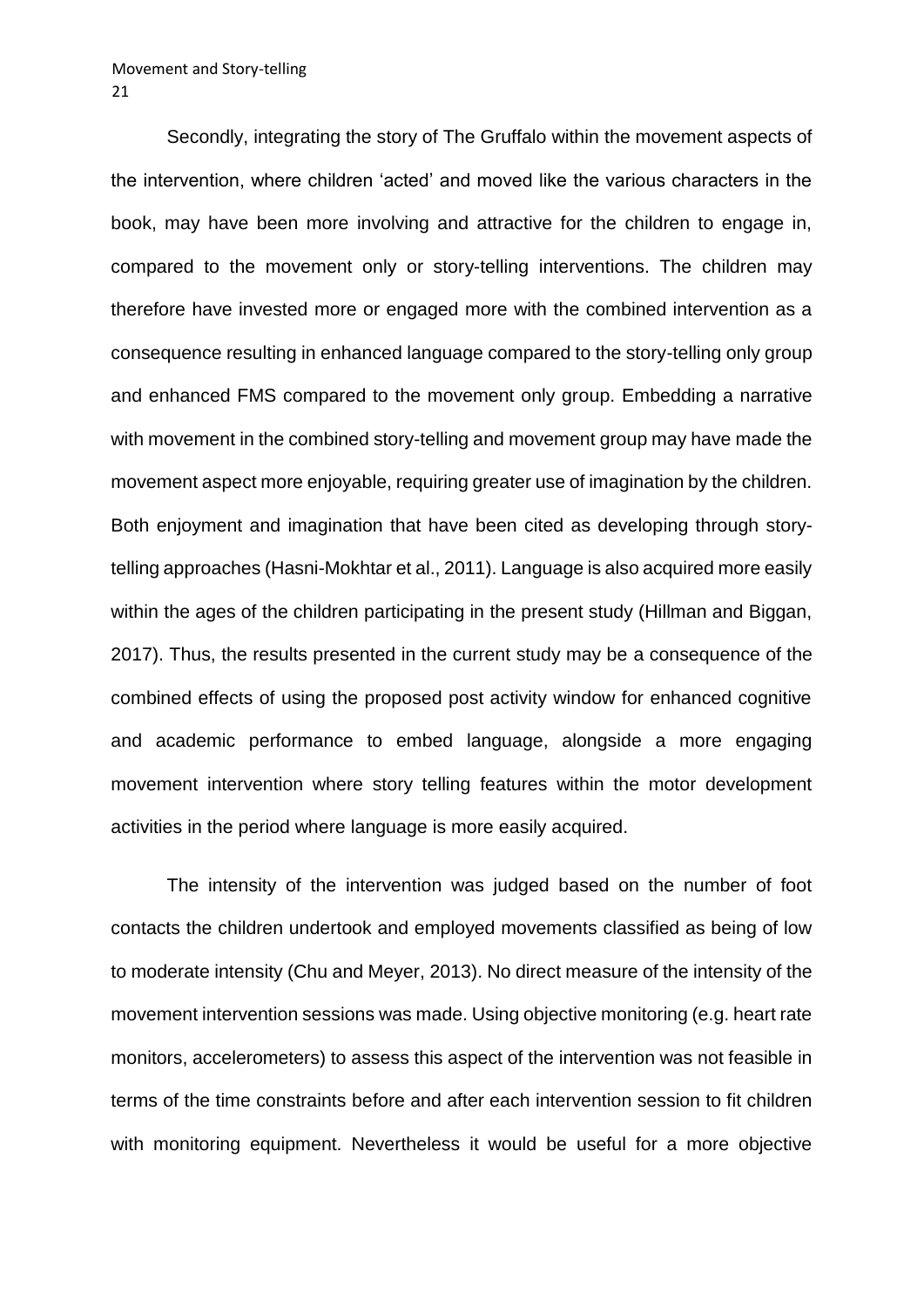measure of the dose of the exercise intervention to be made in future. As a consequence it may be equally likely that the changes reported in the present study arose due to embodied cognition. It has been argued that sensorimotor experiences in childhood are essential for learning and enable children to increase cognitive and physical capabilities as a result of their sensorimotor interactions with the environment (Wellsby and Pexmen, 2014). There is also evidence that sensorimotor experiences are beneficial for motor learning in infancy and language development and higher order cognition as children approach school age (Kontra et al., 2012). It is possible that the sensorimotor experiences provided as part of the movement intervention, coupled with the focus on story-telling in the combined movement and story-telling intervention served to augment the changes in language development and FMS for the combined group compared to the storytelling only or movement only groups.

These suggestions are however speculative as no assessment of brain function, motivation or readiness to engage was made. Undertaking such assessment with pre-schoolers would be challenging and, in regard to brain function such assessment cannot be made outside of laboratory environments. Future research which attempts to unpick the mechanisms of change for the motor competence and language ability changes reported in the current study would be welcome and useful in explaining the findings from the initial trial of this intervention.

Prior research by Becker et al. (2014) has also suggested that the effect of active play on mathematics and emergent writing ability in pre-schoolers was mediated by self-regulation. Changes in self-regulation may therefore also be one of the mechanisms driving the augmentation in language seen in the present study. It may be also be possible that the PA involved in each of the intervention sessions enhances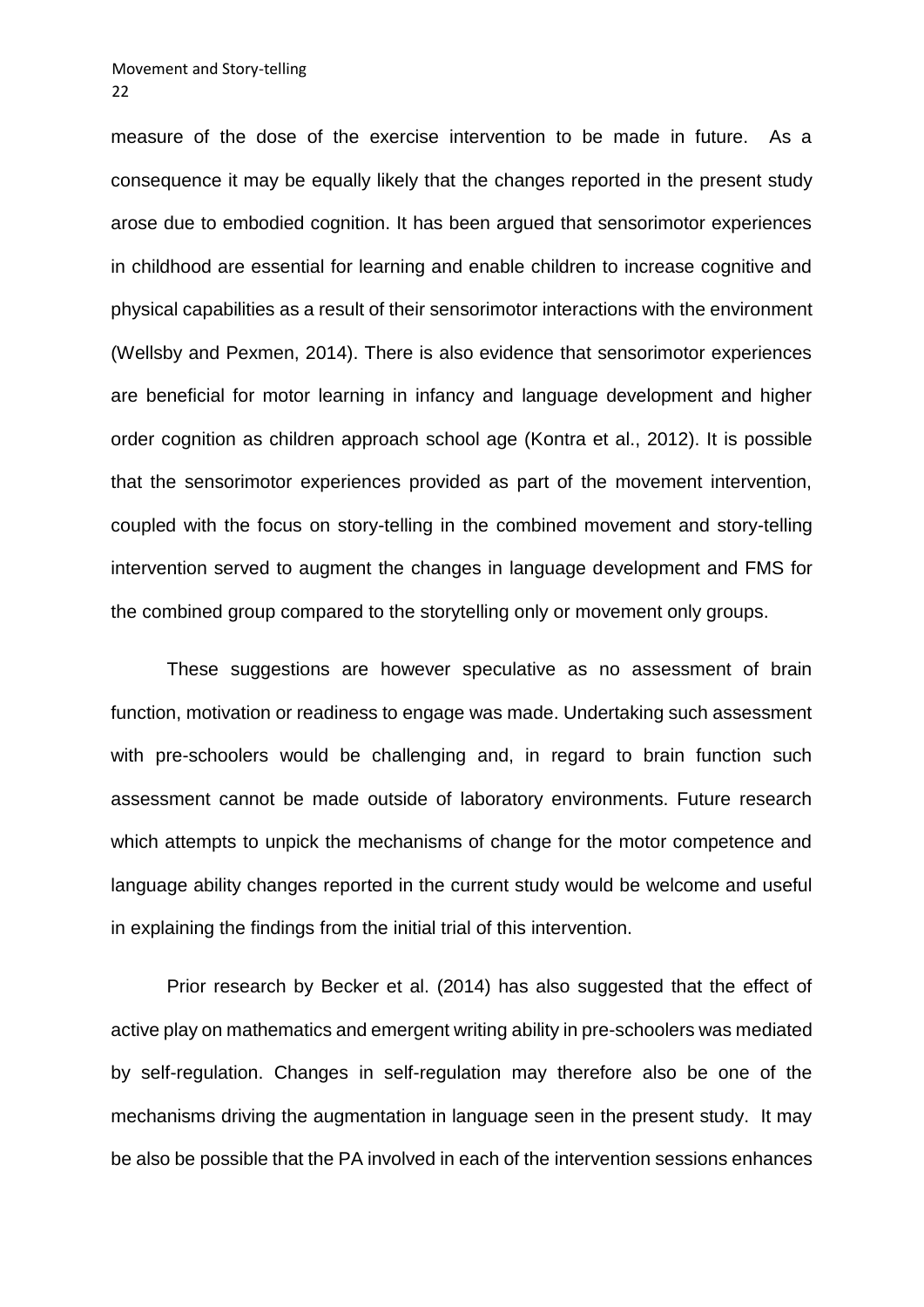the connections between the neural systems involved in both motor and cognitive performance (Salmi, 2010) leading to increased performance in both motor and cognitive type performance.

The findings reported here are based on a relatively small sample of children from one geographical area of the UK. They are also limited to children within EYFS of the British curriculum. The present study was truly exploratory and sought to examine if combining story-telling with movement might be a useful approach to enhance movement and language in pre-schoolers. While the results of the current study are positive in this respect, it is possible that the intervention examined here could have also had positive impacts on other aspects of pre-schoolers' academic performance, such as verbal comprehension, spatial ability or non-verbal reasoning. Likewise, a restricted range of FMS were examined and the intervention might also have influenced motor skills other than the run, jump, throw and catch that were examined here. The time and labour demand of examining a wider range of outcome variables in pre-schoolers precluded their inclusion until the central hypothesis of this study had been established. Future research extending the work presented in this study is therefore needed which evaluates the effectiveness of this combined movement and story-telling intervention on a wider range of FMS and academic performance outcomes, in addition to other relevant secondary outcomes such as health indices and PA.

The results of this study suggest a six week combined movement and storytelling intervention enhances motor competence and language ability in preschoolers to a greater extent than a movement only or story-telling only intervention. The intervention is time and cost economical with ease of administration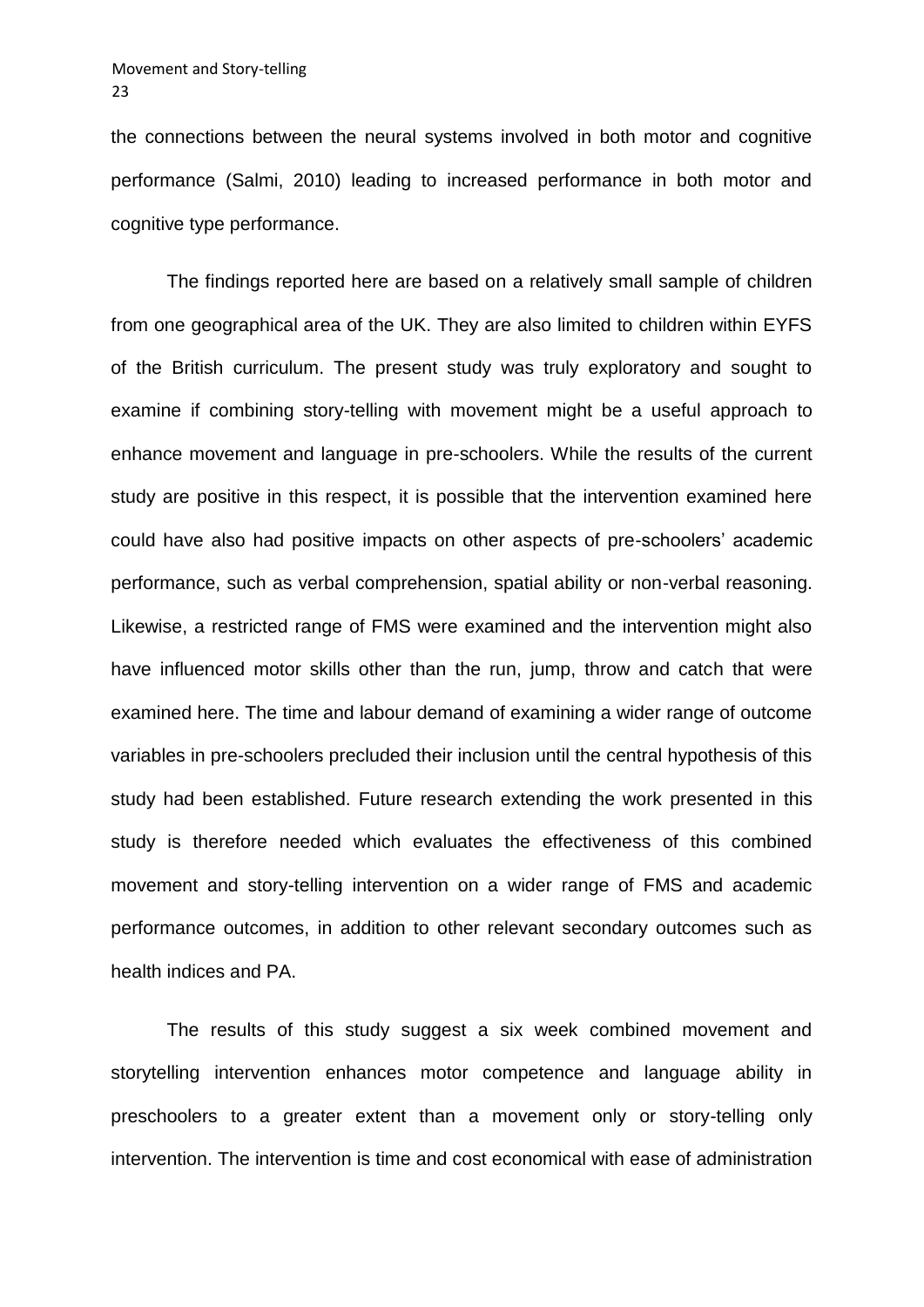for preschool staff and offers a positive opportunity for instilling good movement patterns in children alongside concurrent opportunities for academic development and in a way that addresses the three pillars of the EYFS for pre-school education.

**Acknowledgement:** This work was supported by a Small Research Grant from the

British Academy.

# **Author Bio:**

Michael Duncan is Professor of Exercise Science at Coventry University. His research interests centre on children's physical activity, exercise and motor competence for health.

Anna Cunningham is a Research Fellow at Coventry University with a focus on reading development and children's responses to early literacy instruction.

Emma Eyre is a Lecturer in Sport and Exercise Science at Coventry University with a particular interest in motor competence and physical activity in children.

# **References**

Adamo KB, Wilson S, Harvey AL, Grattan KP, Naylor PJ, Temple VA and Goldfield

GS (2016) Does intervening in childcare settings impact fundamental movement skill development? *Medicine and Science in Sports and Exercise* 48: 926-932.

APHO (2008) *Health Profile Nuneaton and Bedworth.* London: APHO and

Department of Health.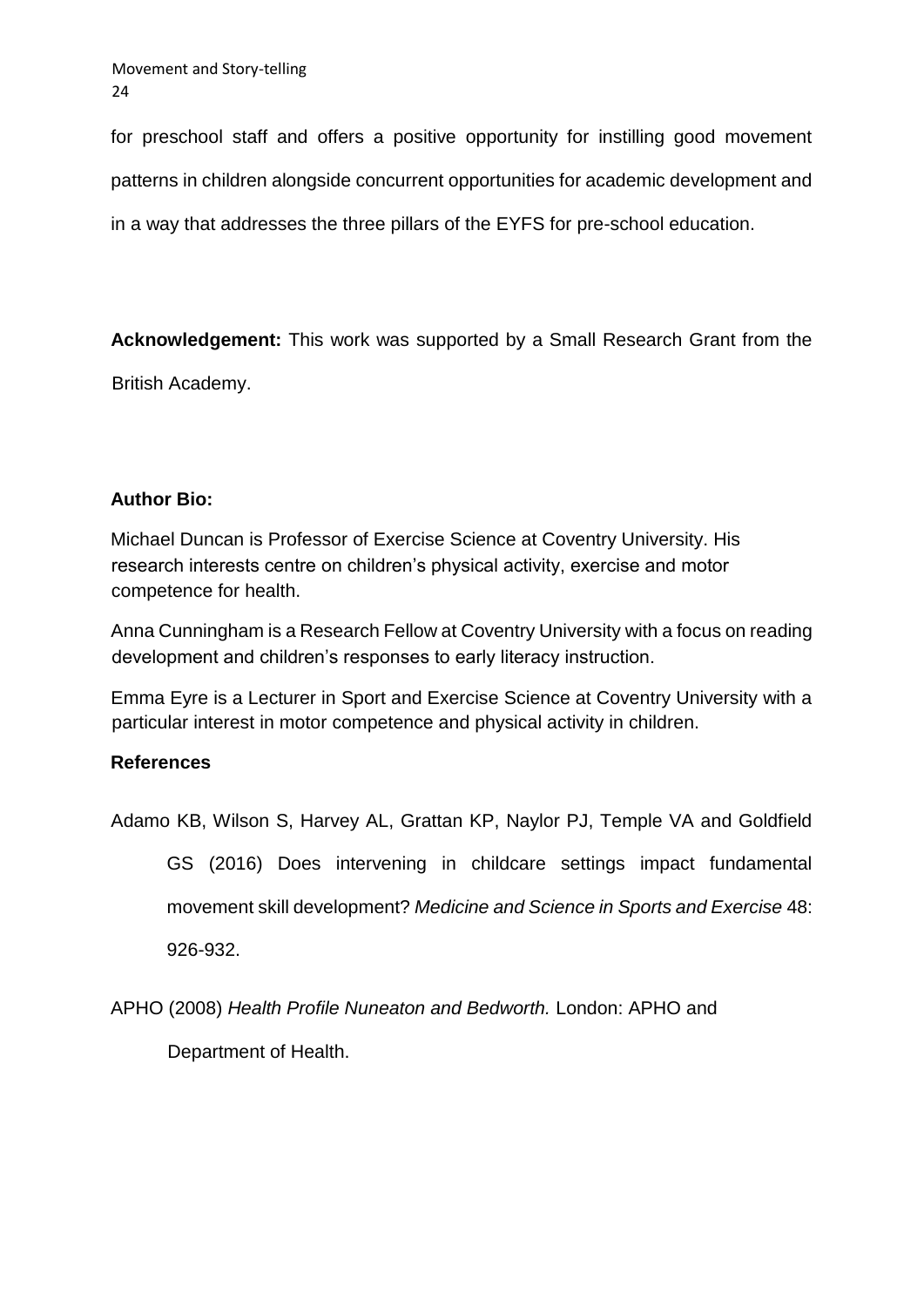- Barnett LM, Minto C, Lander N and Hardy LL (2014) Interrater reliability assessment using the Test of Gross Motor Development-2. *Journal of Science and Medicine in Sport* 17: 667-670.
- Becker DR, McClelland M, Loprizi P and Trost SG (2014) Physical activity, selfregulation, and early academic achievement in pre-school children. *Early Education and Development* 25: 56-70.
- Brice RG (2004) Connecting Oral and Written Language through Applied Writing Strategies. *Intervention in School and Clinic* 40: 38-47.
- Bryant ES, Duncan MJ, Birch SL and James RS (2016) Can fundamental movement skill mastery be increased via a six week physical activity intervention to have positive effects on physical activity and physical self perception? *Sports* 4: 10.
- Burton AW and Miller DE. (1998) *Movement Skill Assessment.* Champaign, IL, Human Kinetics.
- Carlson M, Dahl G and Rooth D-O (2012) *The effect of schooling on cognitive skills.*  Cambridge: Massachusetts: National Bureau of Economic Skills.
- Chang YK, Tsai YJ, Chen TT and Hung TM (2013) The impacts of coordinative exercise on executive function in kindergarten children: an ERP study. *Experimental Brain Research* 225: 187-196.

Chu D and Myer G (2013) *Plyometrics*. Champaign, Ill: Human Kinetics.

- Department for Education (2014) *Statutory framework for the early years foundation stage*. London: Department for Education.
- Diamond A and Lee K (2011) Interventions shown to aid executive function development in children 4 to 12 years old. *Science* 333: 959-964.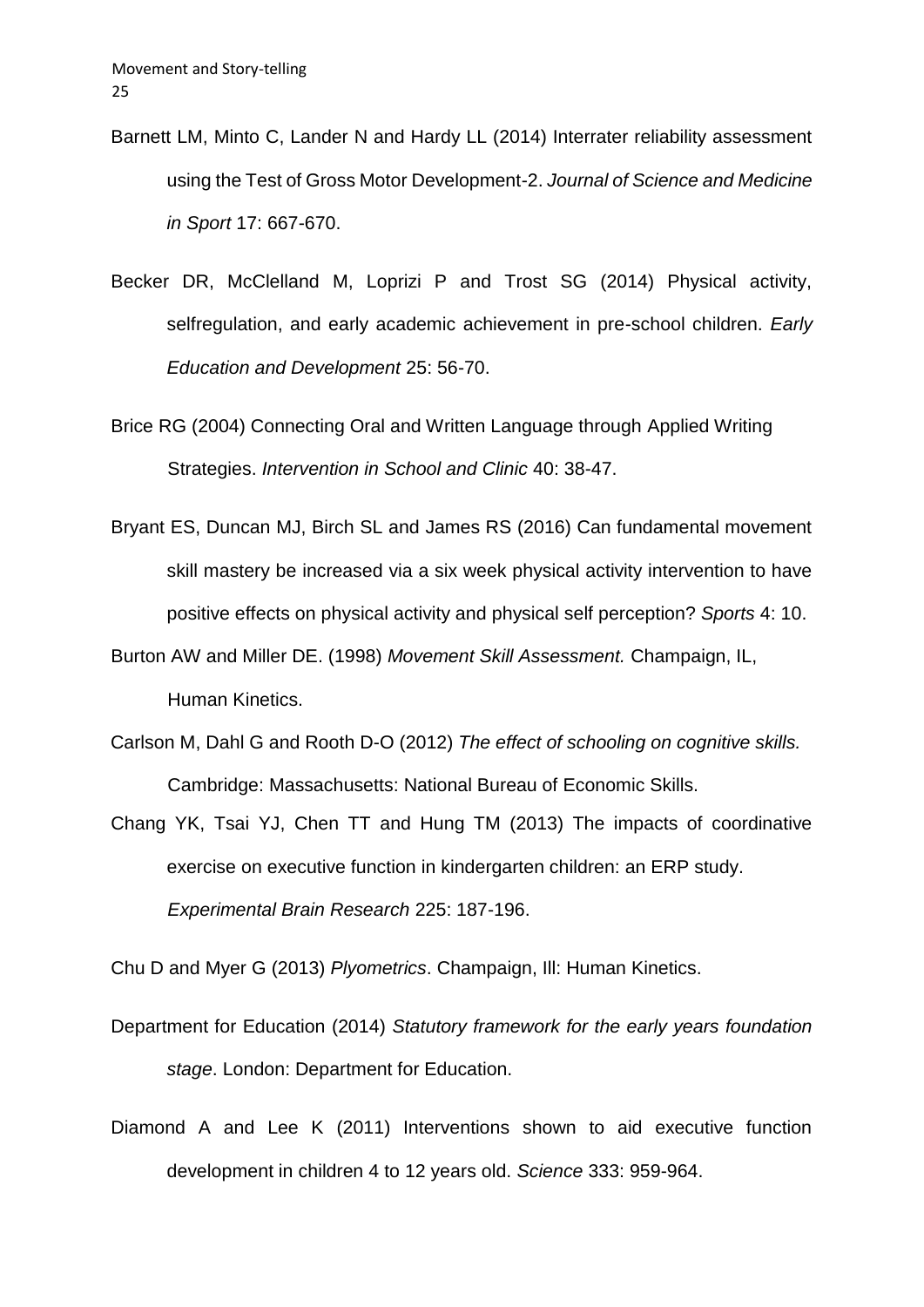- Dietrich A (2003) Functional neuroanatomy of altered states of consciousness: The transient hypofrontality hypothesis. *Consciousness and Cognition* 12: 231256.
- Donaldson J and Scheffler A (2009) *The Gruffalo*. London: MacMillan Children's Books.
- Donath L, Faude O, Hagman S, Roth R, Zahner L (2015) Fundamental movement skills in pre-schoolers: a randomized controlled trial targeting object control proficiency. *Child: Care, Health, Development* 41: 1179-1187.
- Donnelly JE, Hillman CH and Castelli D (2016) Physical activity, fitness, cognitive function, and academic achievement in children. *Medicine and Science in Sport and Exercise* 48: 1197-1222.
- Elliott CD and Smith P (2011) The British Ability Scales 3. *Technical Manual*. London: GL Assessment.
- Engel AK, Maye A, Kurthen M and Konig P (2013) Where's the action? The pragmatic turn in cognitive science. *Trends in Cognitive Science* 17: 202–209.
- Fricke S, Bowyer-Crane C, Haley AJ, Hulme C and Snowling MJ (2013) Efficacy of language intervention in the early years. *Journal of Child Psychology and Psychiatry* 54: 280-290.

Glonek K and King PE (2014) Listening to Narratives: An Experimental Examination of Story-telling in the Classroom. *International Journal of Listening* 28: 32-46.

Goodman G and Dent V (2016) One Story at a Time: Studying the Effectiveness of the Story-telling/Story-Acting (STSA) Play Intervention on Ugandan Preschoolers' Emergent Literacy, Oral Language, and Theory of Mind in Two Rural Ugandan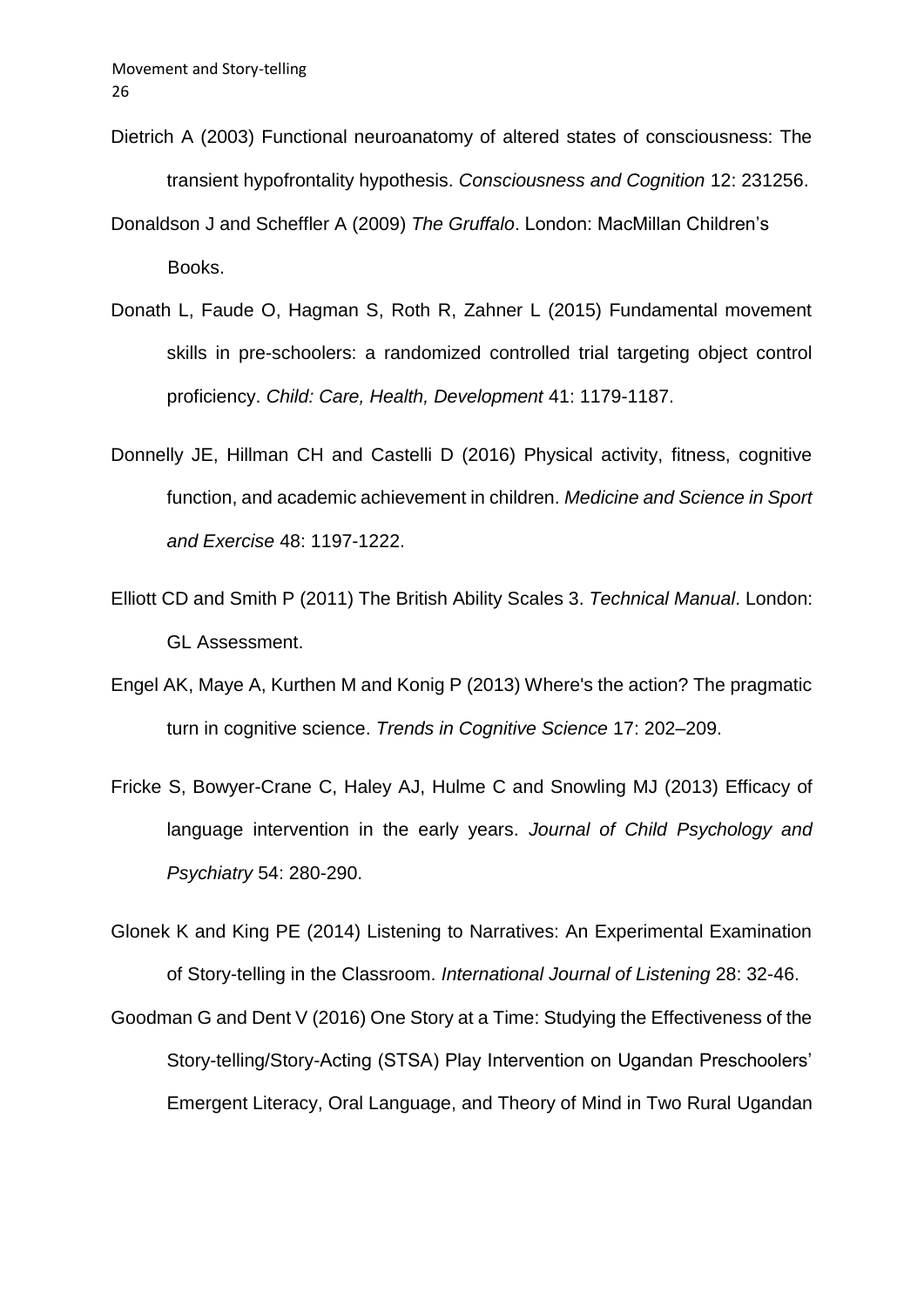Community Libraries. *In: the 8th Qualitative and Quantitative Research Methods in Libraries Conference*. London, UK, May 24 – 27 2016.

- Haapala EA, Väistö J, Lintu N, Westgate K, Ekelund U, Poikkeus AM, Brage S and Lakka TA (2017) Physical activity and sedentary time in relation to academic achievement in children. *Journal of Science and Medicine in Sport* 20: 583- 583
- Hasni-Mokhtar N, Halim MF and Kamarulzaman SZS (2011) The effectiveness of story-telling in enhancing communicative skills. *Procedia-Social and Behavioural Sciences* 18: 163-169.
- Herman KM, Chaput J-P, Sabiston CM, Mathieu M-E, Tremblay A and Paradis G (2015) Combined physical activity/sedentary behaviour associations with indices of adiposity in 8-10 year old children. *Journal of Physical Activity and Health* 12: 20-29, 2015.
- Hill V (2005) Through the Past Darkly: A Review of the British Ability Scales Second Edition. *Child and Adolescent Mental Health* 10: 87-98.
- Hillman CH and Biggan JR (2017) A review of childhood physical activity, brain and cognition. *Pediatric Exercise Science* 29: 170-176.
- Hillman CH, Pontifex MB, Raine LB, Castelli DM, Hall EE and Kramer AF (2009) The effect of acute treadmill walking on cognitive control and academic achievement in preadolescent children. *Neuroscience* 159: 1044-1054.
- Jaakkola T, Hillman C, Kalaja S and [Liukkonen](https://www.ncbi.nlm.nih.gov/pubmed/?term=Liukkonen%20J%5BAuthor%5D&cauthor=true&cauthor_uid=25649279) [J](https://www.ncbi.nlm.nih.gov/pubmed/?term=Liukkonen%20J%5BAuthor%5D&cauthor=true&cauthor_uid=25649279) (2015) The associations among fundamental movement skills, self-reported physical activity and academic performance during junior high school in Finland. *Journal of Sports Science* 33: 1719-1729.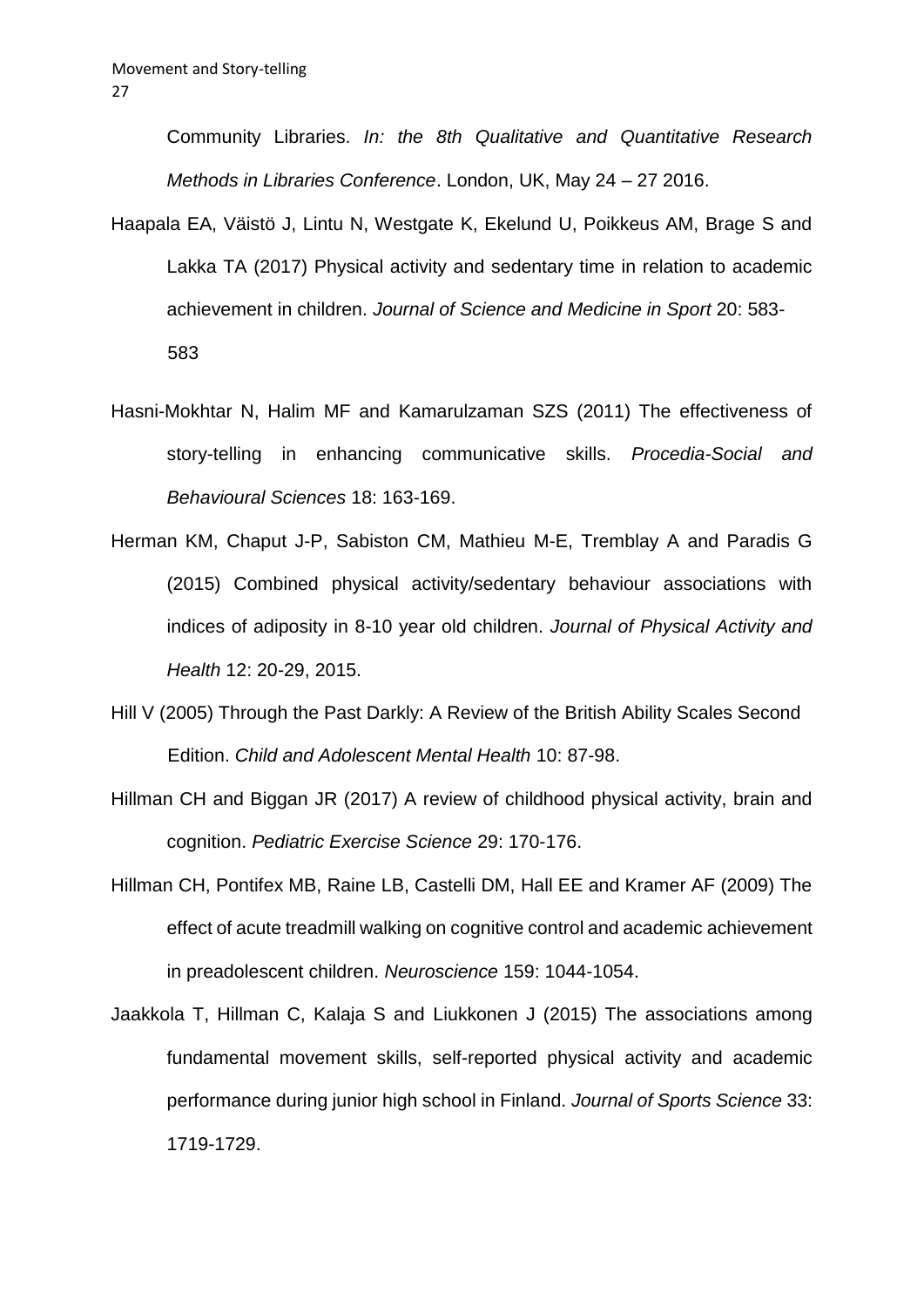Jones RA, Okely AD, Caputi P and Cliff DP (2010) Perceived and Actual

Competence among Overweight and Non-Overweight Children*. Journal of Science and Medicine in Sport* 13: 589-596.

- Kory J and Breazeal C (2014) Story-telling with robots: Learning companions for preschool children's language development. In: *The 23rd IEEE International Symposium on Robot and Human interactive Communication*. Edinburgh, UK, 25-29 August 2014, pp. 643-648. New York: IEEE Publishing.
- [Lubans](http://www.ncbi.nlm.nih.gov/pubmed/?term=Lubans%20DR%5BAuthor%5D&cauthor=true&cauthor_uid=21058749) [DR,](http://www.ncbi.nlm.nih.gov/pubmed/?term=Lubans%20DR%5BAuthor%5D&cauthor=true&cauthor_uid=21058749) [Morgan](http://www.ncbi.nlm.nih.gov/pubmed/?term=Morgan%20PJ%5BAuthor%5D&cauthor=true&cauthor_uid=21058749) [PJ,](http://www.ncbi.nlm.nih.gov/pubmed/?term=Morgan%20PJ%5BAuthor%5D&cauthor=true&cauthor_uid=21058749) [Cliff](http://www.ncbi.nlm.nih.gov/pubmed/?term=Cliff%20DP%5BAuthor%5D&cauthor=true&cauthor_uid=21058749) [DP,](http://www.ncbi.nlm.nih.gov/pubmed/?term=Cliff%20DP%5BAuthor%5D&cauthor=true&cauthor_uid=21058749) [Barnett](http://www.ncbi.nlm.nih.gov/pubmed/?term=Barnett%20LM%5BAuthor%5D&cauthor=true&cauthor_uid=21058749) [LM](http://www.ncbi.nlm.nih.gov/pubmed/?term=Barnett%20LM%5BAuthor%5D&cauthor=true&cauthor_uid=21058749) [a](http://www.ncbi.nlm.nih.gov/pubmed/?term=Barnett%20LM%5BAuthor%5D&cauthor=true&cauthor_uid=21058749)n[d](http://www.ncbi.nlm.nih.gov/pubmed/?term=Okely%20AD%5BAuthor%5D&cauthor=true&cauthor_uid=21058749) [Okely](http://www.ncbi.nlm.nih.gov/pubmed/?term=Okely%20AD%5BAuthor%5D&cauthor=true&cauthor_uid=21058749) [AD](http://www.ncbi.nlm.nih.gov/pubmed/?term=Okely%20AD%5BAuthor%5D&cauthor=true&cauthor_uid=21058749) [\(](http://www.ncbi.nlm.nih.gov/pubmed/?term=Okely%20AD%5BAuthor%5D&cauthor=true&cauthor_uid=21058749)2010) Fundamental movement skills in children and adolescents: review of associated health benefits[.](http://www.ncbi.nlm.nih.gov/pubmed/21058749) *[Sports Medic](http://www.ncbi.nlm.nih.gov/pubmed/21058749)ine* 40: 1019-35.
- Mallan K (1992) *Children as Storytellers.* Portsmouth: Heinemann Educational Books, Inc.
- Morgan PJ, Barnett LM, Cliff DP, Okely AD, Scott HA, Cohen KE and Lubans DR. (2013) Fundamental movement skill interventions in youth: a systematic review and meta-analysis. *Pediatrics* 132: e1361-e1383.
- Oakhill J, Cain K and Nesi B (2016) Understanding of idiomatic expressions in context in skilled and less-skilled comprehenders: online processing and interpretation. *Scientific Studies of Reading* 20: 124-139.
- Peterson D and Spencer T (2016) Using Narrative Intervention to Accelerate Canonical Story Grammar and Complex Language Growth in Culturally Diverse Pre-schoolers. *Topics in Language Disorders* 36: 6-19.

Salmi J, Pallesen KJ, Neuvonen T, Brattico E, Korvenoja A, Salonen O and Carlson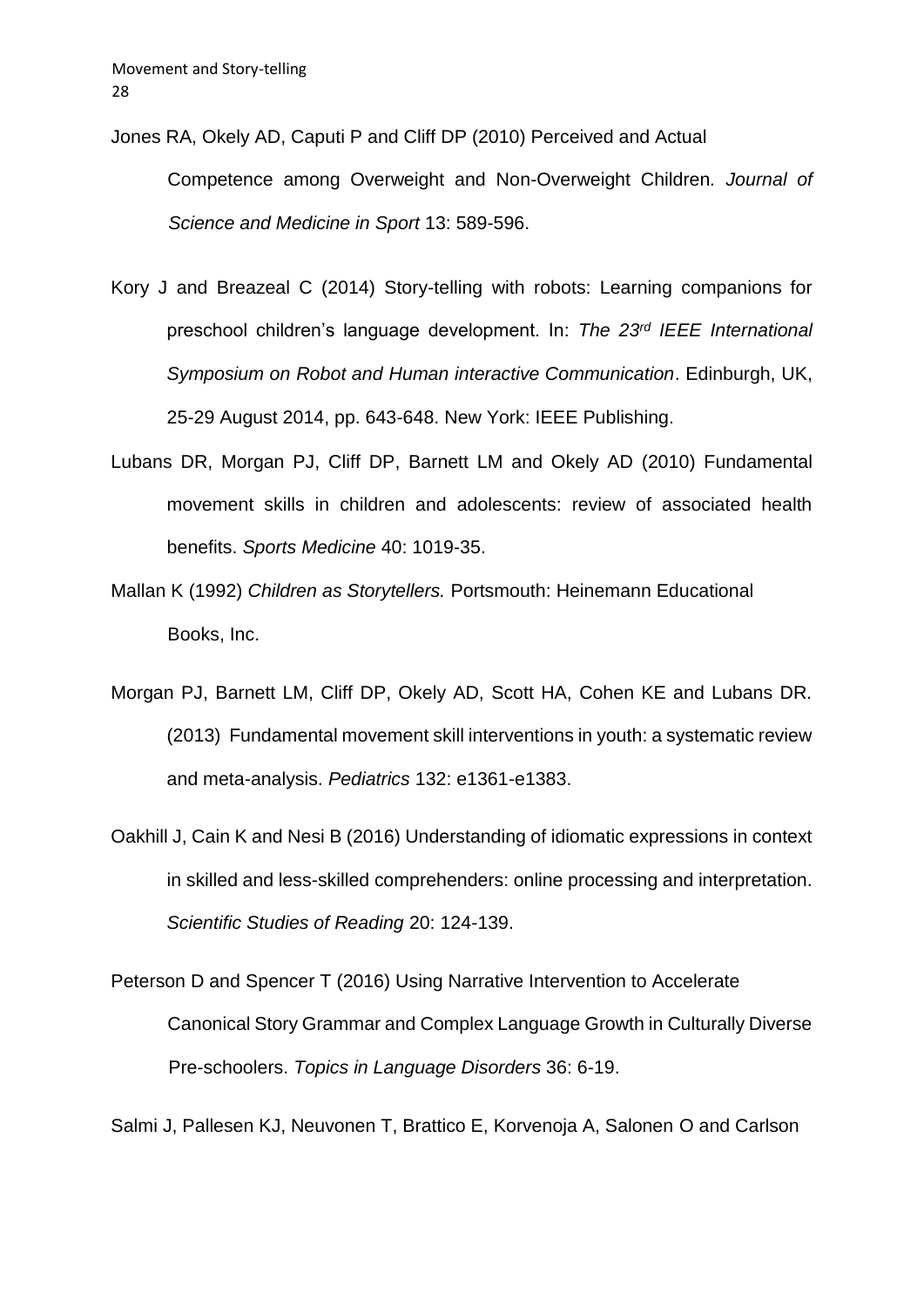SV (2010) Cognitive and motor loops of human cerebro-cerebellar system. *Journal of Cognitive Neuroscience* 22: 2663–2676.

- Schmitt SA, McClelland MM, Tominey SL and Acock AC (2015) Strengthening school readiness for Head Start children: Evaluation of a self-regulation intervention. *Early Childhood Research Quarterly* 30: 20-31.
- Sylva K, Melhuish E, Sammons P, Siraj-Blatchford I and Taggart B (2014) *The effective provision of pre-school education (EPPE) project. Findings from preschool to the end of key Stage 1*. London: Department for Education and Skills.
- Temple V and O'Connor J (2005) *Healthy Opportunities for Pre-schoolers (HOP).* Vancouver: University of Victoria.

Ulrich DA (2000) *Test of Gross Motor Development, 2nd ed*., Austin, TX: Pro-Ed.

Voss MW, Carr LJ and Clark R (2014) Revenge of the still: Does lifestyle impact neuronal and cognitive health through distinct mechanisms associated with sedentary behaviour and physical activity? *Mental Health and Physical Activity* 7: 9-24.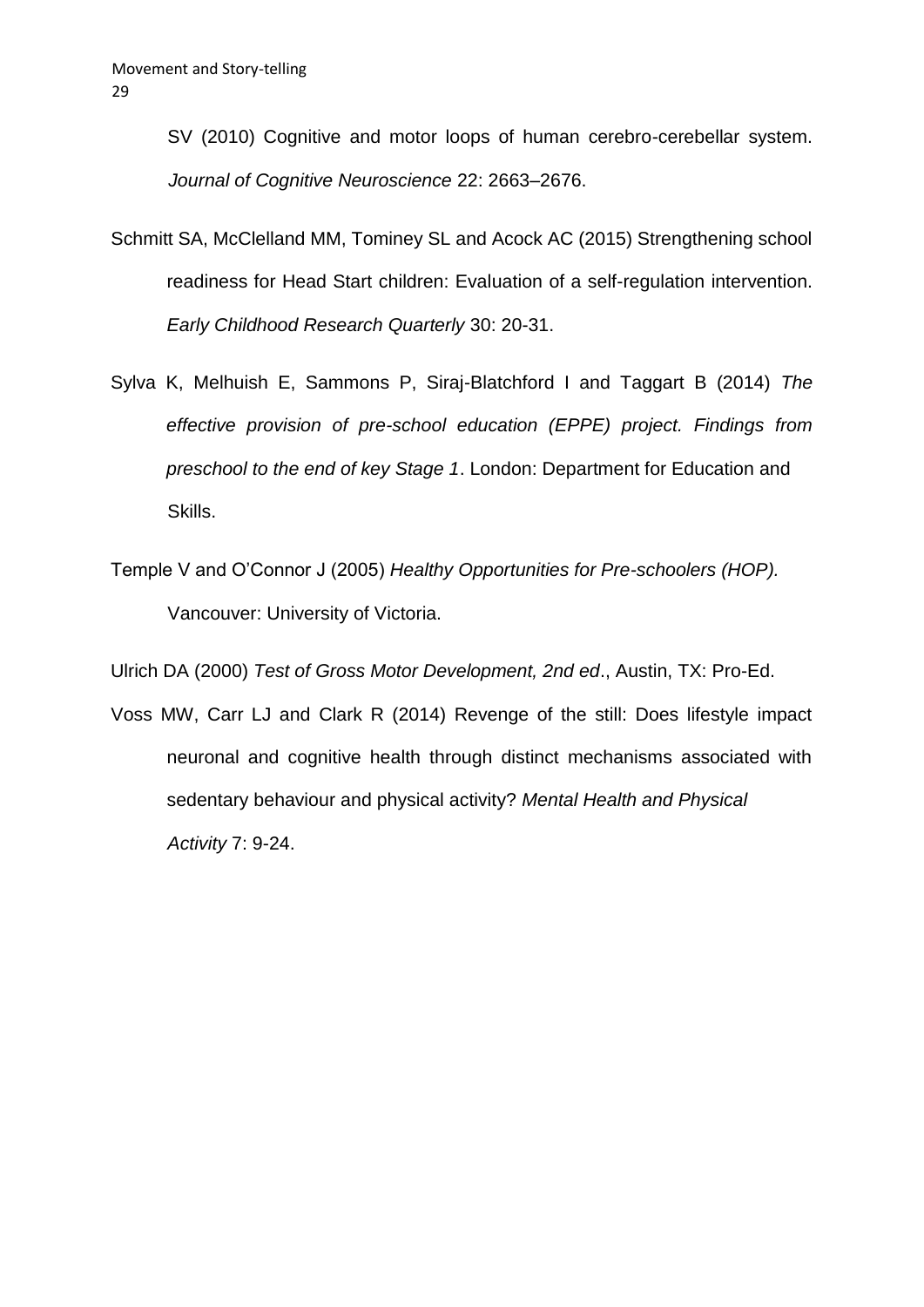Wellsby M and Pexmen PM (2014) Developing embodied cognition: insights from children's concepts and language processing. *Frontiers in Psychology* 5: 506.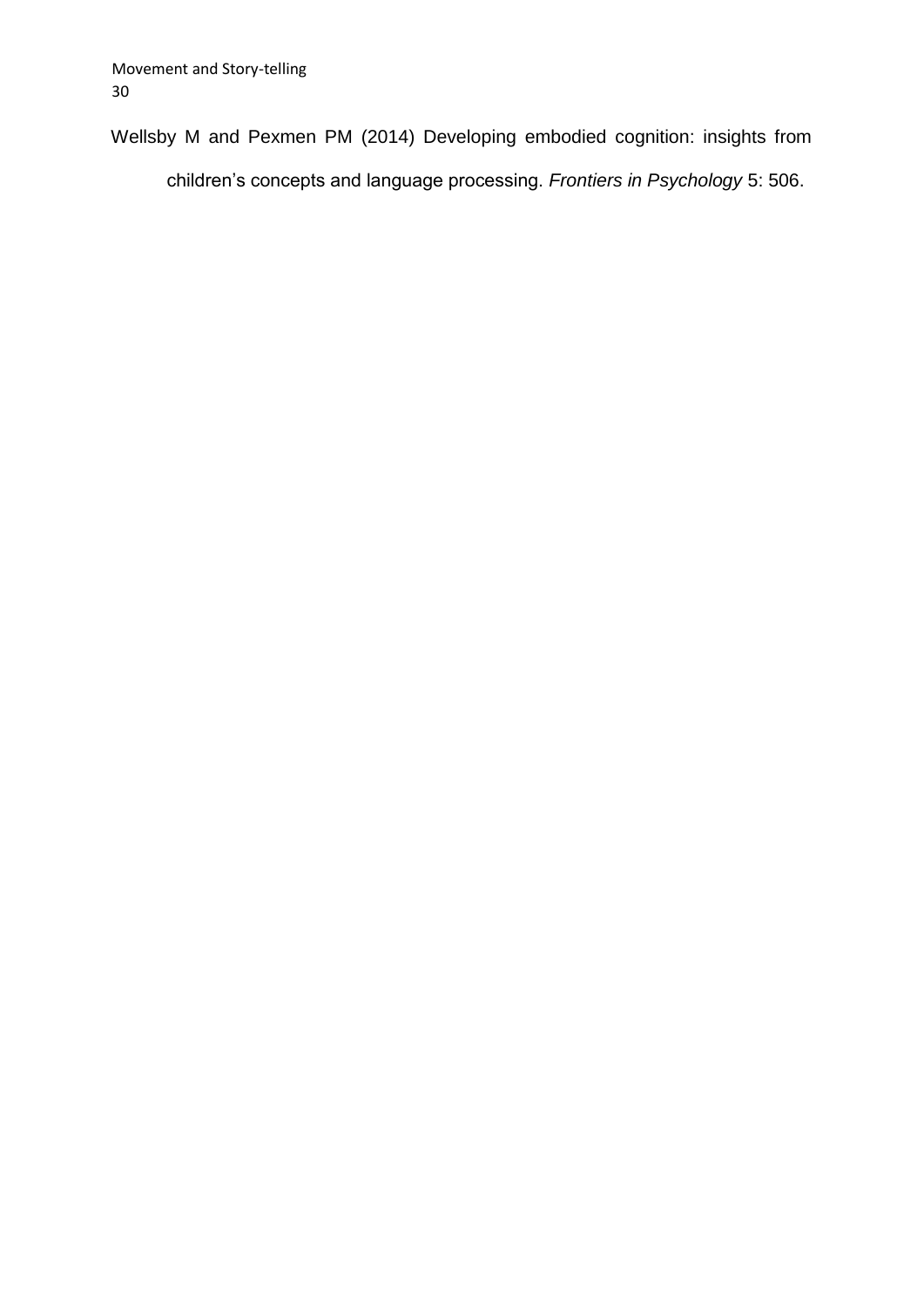

Figure 1. Mean ± SE of Total Fundamental Movement Skill (FMS) score (0-32) pre to post intervention for story-telling only, movement only and combined movement and story-telling groups.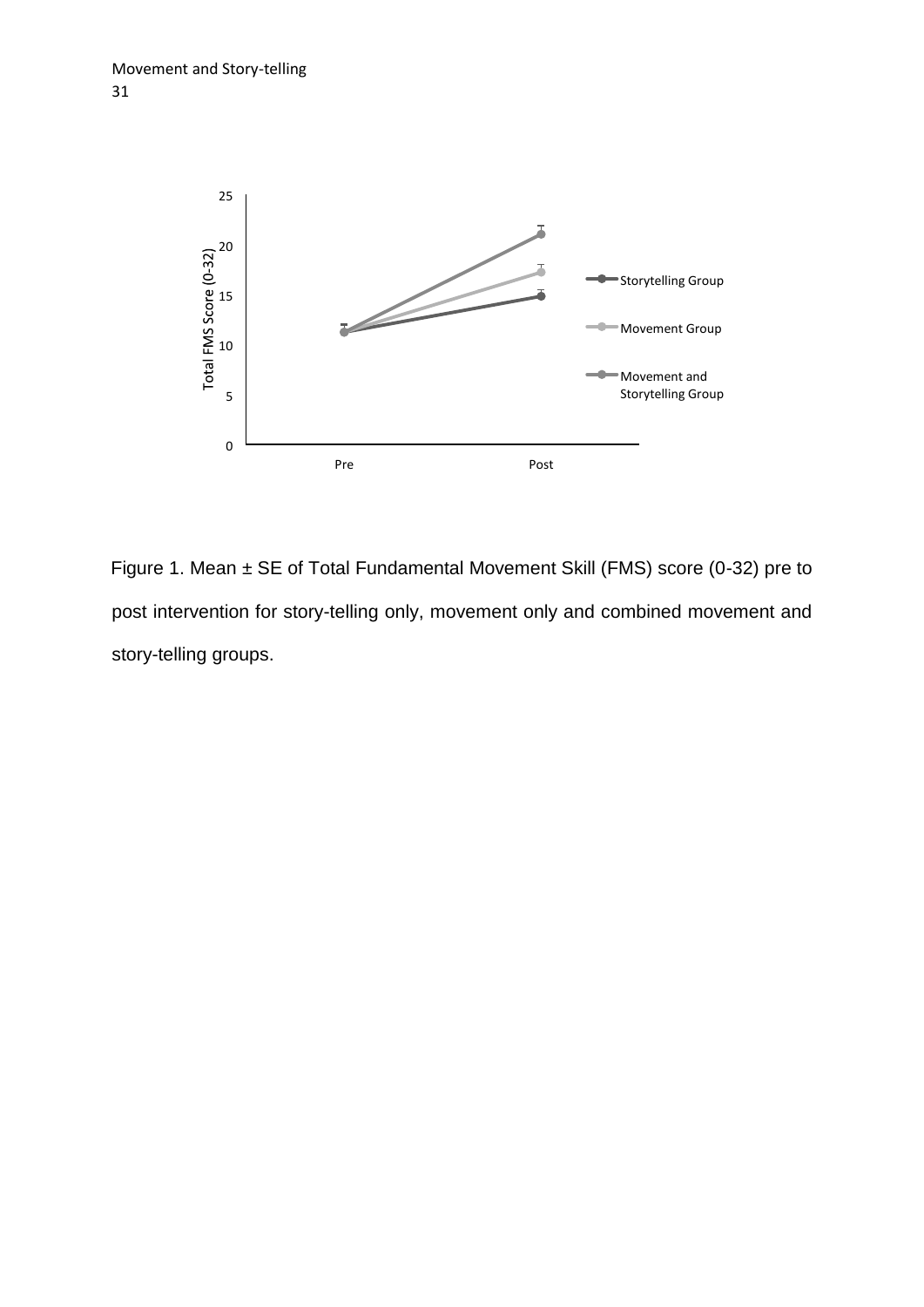



Figure 2. Mean ± SE of Total Fundamental Movement Skill (FMS) score (0-32) post intervention to eight weeks post for story-telling only, movement only and combined movement and story-telling groups.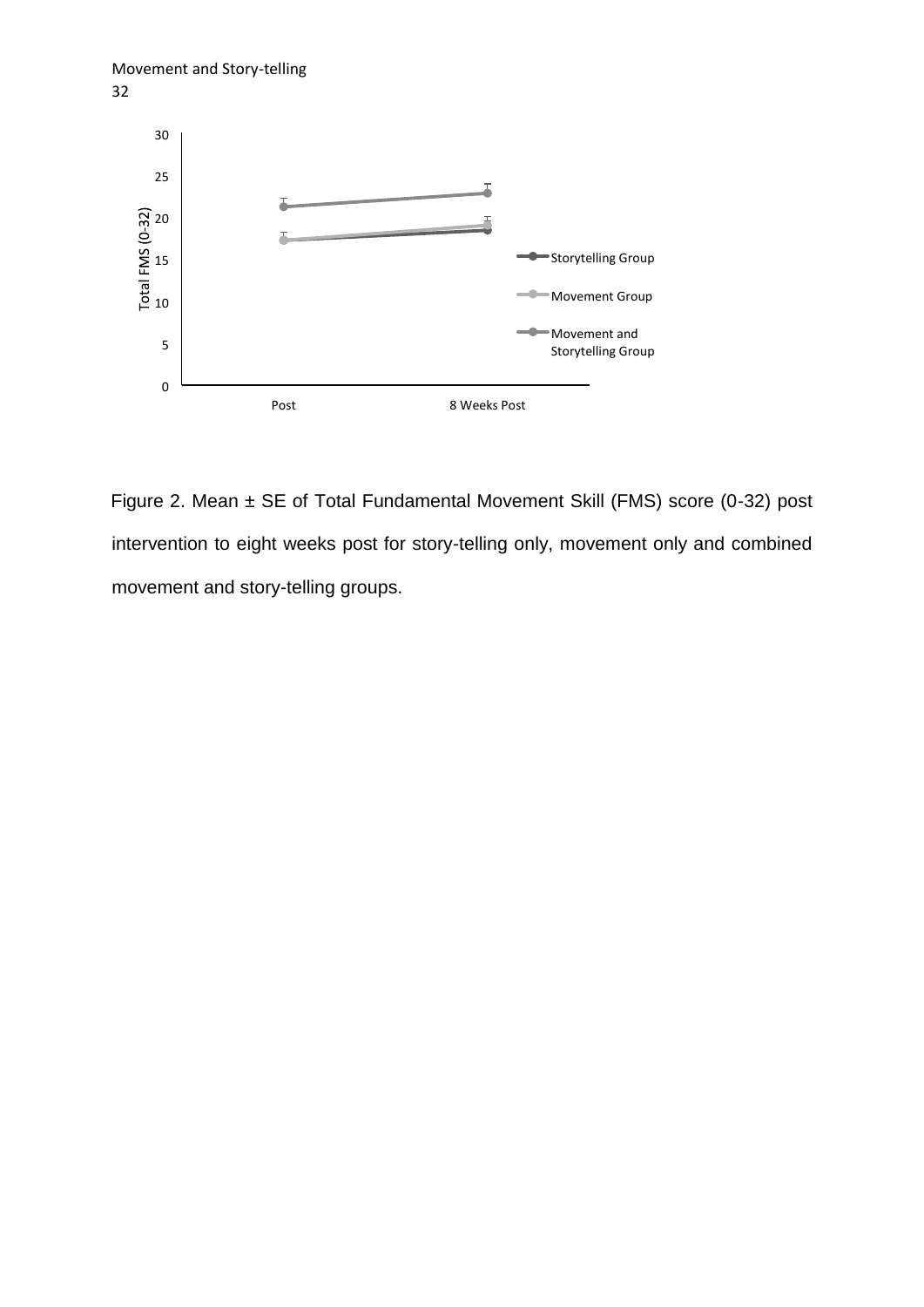



Figure 3. Mean  $\pm$  SE of British Ability Scales 3 (BAS3) Ability Score for naming vocabulary pre to post intervention for story-telling only, movement only and combined movement and story-telling groups.